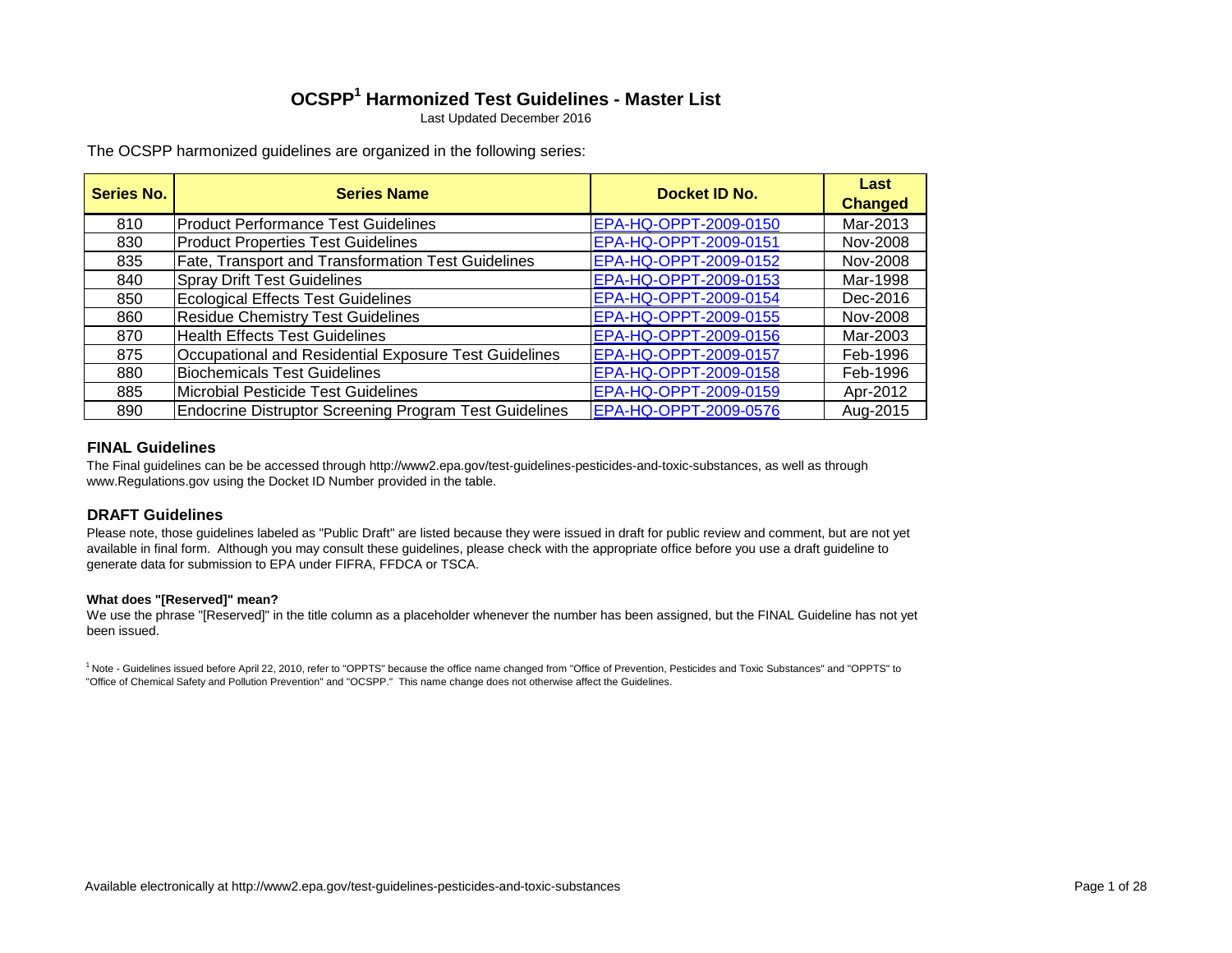## **Series 810—Product Performance Test Guidelines**

[\(Docket ID No. EPA-HQ-OPPT-2009-0150 @ http://www.regulations.gov\)](http://www.regulations.gov/#!docketDetail;dct=FR+PR+N+O+SR;rpp=10;po=0;D=EPA-HQ-OPPT-2009-0150)

As of December 2016

| OCSPP <sup>1</sup>      | <b>Guideline Names</b>                                                      |             | <b>Other Reference Numbers</b> |             | <b>EPA Pub</b> | <b>Date</b>                |
|-------------------------|-----------------------------------------------------------------------------|-------------|--------------------------------|-------------|----------------|----------------------------|
| <b>Guideline No.</b>    |                                                                             | <b>OPPT</b> | <b>OPP</b>                     | <b>OECD</b> | <b>Number</b>  | <b>Issued</b>              |
|                         | <b>Final 810 Test Guidelines</b>                                            |             |                                |             |                |                            |
| <b>Group A-General.</b> |                                                                             |             |                                |             |                |                            |
|                         | 810.1000 Overview, Definitions, and General Considerations                  | none        | $90 - 1$ ,                     | none        | 712-C-98-001   | Mar-98                     |
|                         |                                                                             |             | $90 - 3$ ,                     |             |                |                            |
|                         |                                                                             |             | $90 - 30$                      |             |                |                            |
|                         |                                                                             |             |                                |             |                |                            |
|                         | <b>Group B-Antimicrobial Efficacy Test Guidelines.</b>                      |             |                                |             |                |                            |
|                         | 810.2000 General Considerations for Public Health Uses of Antimicrobial     |             |                                |             |                |                            |
|                         | Agents                                                                      | none        | $91 - 1$                       | none        | 712-C-07-005   | Sep-12                     |
|                         | 810.2100 Sterilants--Efficacy Data Recommendations                          | none        | $91 - 2$                       | none        | 712-C-07-056   | Sep-12                     |
|                         | 810.2200 Disinfectants for Use on Hard Surfaces--Efficacy Data              |             | $91-2, 91-$                    |             |                | Sep-12                     |
|                         | Recommendations                                                             | none        | 30                             | none        | 712-C-07-074   |                            |
|                         | 810.2300 Sanitizers for Use on Hard Surfaces--Efficacy Data                 |             | $91-2, 91-$                    |             |                | Sep-12                     |
|                         | Recommendations                                                             | none        | 30                             | none        | 712-C-07-091   |                            |
|                         | 810.2400 Disinfectants and Sanitizers for Use on Fabrics and Textiles       | none        | $91 - 4,$                      | none        | 730-C-11-003   | <b>Mar-13</b>              |
|                         |                                                                             |             | 91-30                          |             |                |                            |
|                         | 810.2500 Air Sanitizers                                                     | none        | $91-5,$                        | none        | 730-C-11-003   | <b>Mar-13</b>              |
|                         | 810.2600 Disinfectants for Use in Water                                     |             | 91-30<br>$91 - 8,$             |             | 730-C-11-003   |                            |
|                         |                                                                             | none        | 91-30                          | none        |                | <b>Mar-13</b>              |
|                         | 810.2700 Products with Prion-Related Claims                                 | none        | none                           | none        | 712-C-13-001   | Dec-12                     |
|                         |                                                                             |             |                                |             |                |                            |
|                         | Group C-Invertebrate Control Agent Product Performance Test Guidelines.     |             |                                |             |                |                            |
|                         | 810.3000 General Considerations for Efficacy of Invertebrate Control Agents |             |                                |             |                |                            |
|                         |                                                                             | none        | $95 - 1$                       | none        | 712-C-98-409   | Mar-98                     |
|                         | 810.3100 Soil Treatments for Imported Fire Ants                             | none        | $95 - 3$                       | none        | 712-C-98-410   | Mar-98                     |
|                         | 810.3200 Livestock, Poultry, Fur- and Wool-bearing Animal Treatments        | none        | $95 - 8$                       | none        | 712-C-98-414   | Mar-98                     |
|                         | 810.3300 Treatments to Control Pests of Humans and Pets                     | none        | $95-9,$                        | none        | 712-C-98-411   | Mar-98                     |
|                         |                                                                             |             | 95-30,                         |             |                |                            |
|                         | 810.3400 Mosquito, Black Fly, and Biting Midge (Sand Fly) Treatments        | none        | $95 - 10$                      | none        | 712-C-98-419   | Mar-98                     |
|                         | 810.3500 Premises Treatments                                                | none        | $95 - 11,$                     | none        | 712-C-98-413   | Mar-98                     |
|                         |                                                                             |             | 95-30                          |             |                |                            |
|                         | 810.3600 Structural Treatments                                              | none        | $95 - 12$                      | none        | 712-C-98-424   | $\overline{\text{Mar-98}}$ |

Available electronically at http://www2.epa.gov/test-guidelines-pesticides-and-toxic-substances Page 2 of 28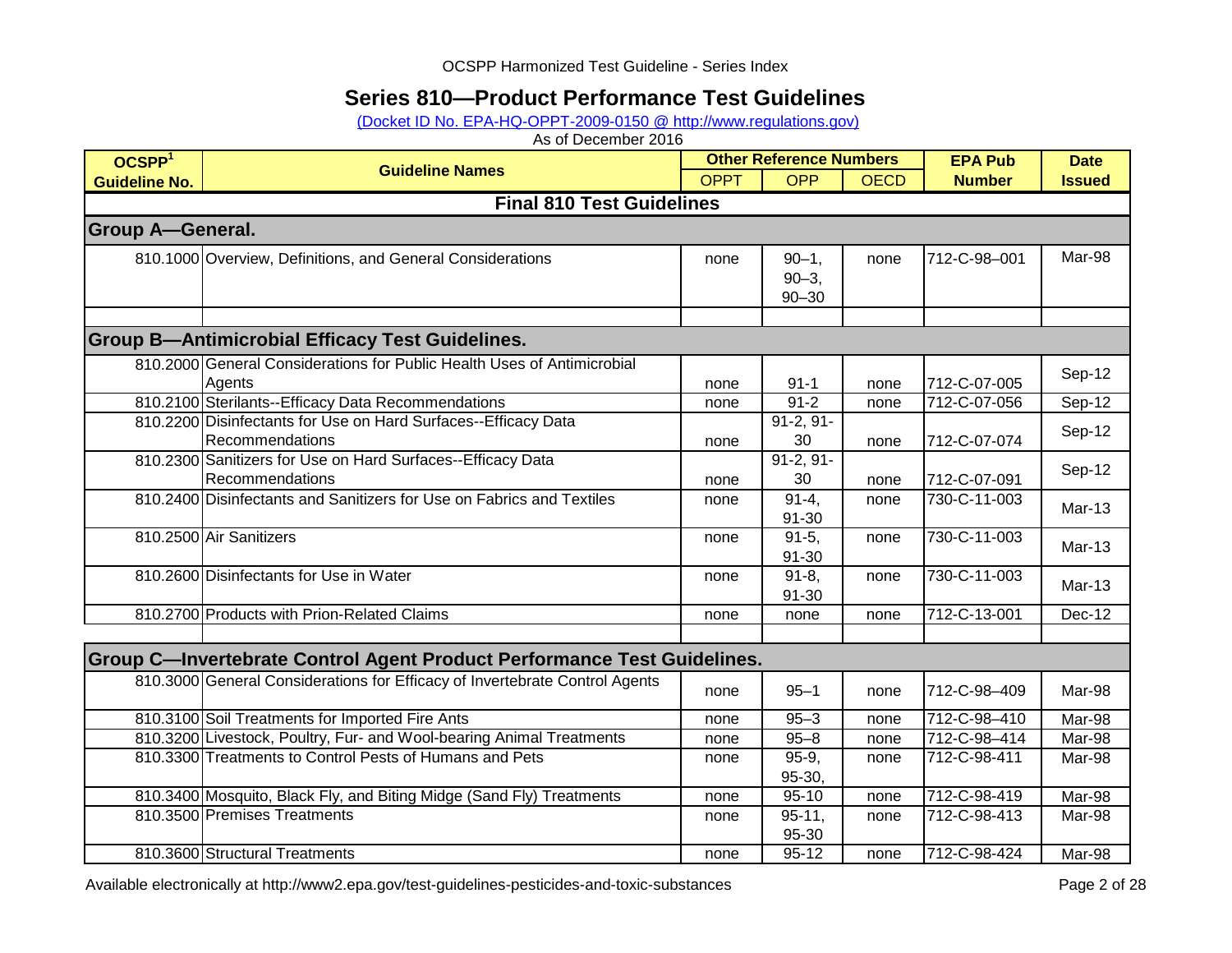## **Series 810—Product Performance Test Guidelines**

(Docket ID No. EPA-HQ-OPPT-2009-0150 @ http://www.regulations.gov)

As of December 2016

| OCSPP <sup>1</sup>                                                                                                                                                                                                                                                                          | <b>Other Reference Numbers</b><br><b>Guideline Names</b> |             |                   |             | <b>EPA Pub</b> | <b>Date</b>   |
|---------------------------------------------------------------------------------------------------------------------------------------------------------------------------------------------------------------------------------------------------------------------------------------------|----------------------------------------------------------|-------------|-------------------|-------------|----------------|---------------|
| <b>Guideline No.</b>                                                                                                                                                                                                                                                                        |                                                          | <b>OPPT</b> | <b>OPP</b>        | <b>OECD</b> | <b>Number</b>  | <b>Issued</b> |
|                                                                                                                                                                                                                                                                                             | 810.3700 Insect Repellents to be Applied to Human Skin   | none        | $95-9, 95-$<br>10 | none        | 712-C-10-001   | $Jul-10$      |
|                                                                                                                                                                                                                                                                                             | 810.3800 Methods for Efficacy Testing of Termite Baits   | none        |                   | none        | 712-C-04-371   | Aug-04        |
|                                                                                                                                                                                                                                                                                             |                                                          |             |                   |             |                |               |
|                                                                                                                                                                                                                                                                                             | <b>DRAFT 810 Test Guidelines</b>                         |             |                   |             |                |               |
| Please note, those guidelines labeled as "Public Draft" are are not yet available in final form. Although you may consult these guidelines, please check<br>with the appropriate office before you use a draft guideline to generate data for submission to EPA under FIFRA, FFDCA or TSCA. |                                                          |             |                   |             |                |               |
|                                                                                                                                                                                                                                                                                             | None.                                                    |             |                   |             |                |               |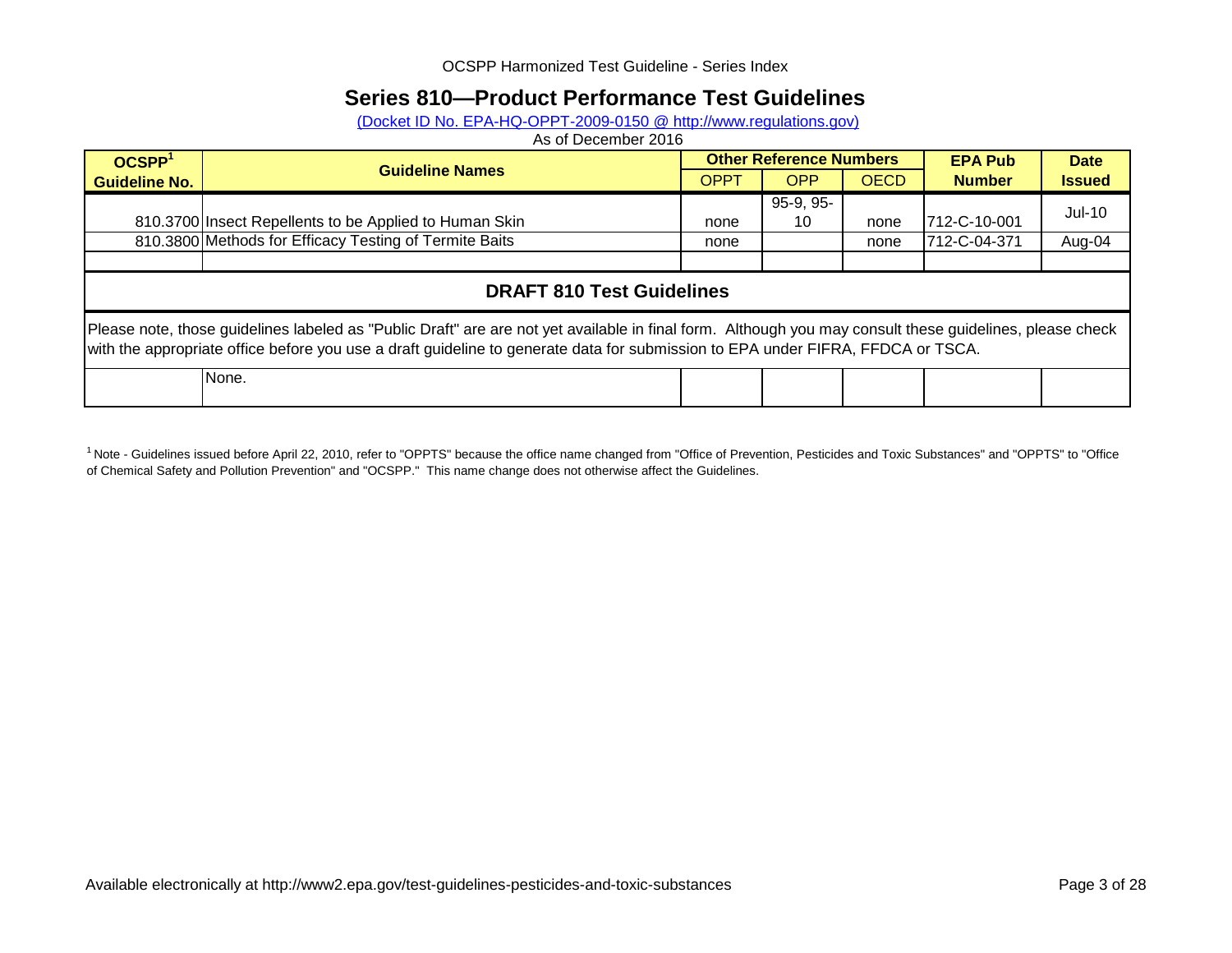## **Series 830—Product Properties Test Guidelines**

[\(Docket ID No. EPA-HQ-OPPT-2009-0151 @ http://www.regulations.gov\)](http://www.regulations.gov/#!docketDetail;dct=FR+PR+N+O+SR;rpp=10;po=0;D=EPA-HQ-OPPT-2009-0151)

| OCSPP <sup>1</sup>   |                                                                             | <b>Other Reference Numbers</b> |            |             | <b>EPA Pub</b> | <b>Date</b>   |
|----------------------|-----------------------------------------------------------------------------|--------------------------------|------------|-------------|----------------|---------------|
| <b>Guideline No.</b> | <b>Guideline Names</b>                                                      | <b>OPPT</b>                    | <b>OPP</b> | <b>OECD</b> | No.            | <b>Issued</b> |
|                      | <b>Final 830 Test Guidelines</b>                                            |                                |            |             |                |               |
|                      | 830.1000 Background for Product Properties Test Guidelines                  | none                           | $60-1,$    | none        | 712-C-96-310   | Mar-98        |
|                      |                                                                             |                                | $60 - 2,$  |             |                |               |
|                      |                                                                             |                                | 60-3       |             |                |               |
|                      |                                                                             |                                |            |             |                |               |
|                      | <b>Group A—Product Identity, Composition, and Analysis Test Guidelines.</b> |                                |            |             |                |               |
|                      | 830.1550 Product Identity and Composition                                   | none                           | 158.155    | none        | 712-C-96-006   | Aug-96        |
|                      | 830.1600 Description of Materials Used to Produce the Product               | none                           | 158.160    | none        | 712-C-96-007   | Aug-96        |
|                      | 830.1620 Description of Production Process                                  | none                           | 158.162    | 104         | 712-C-96-008   | Aug-96        |
|                      | 830.1650 Description of Formulation Process                                 | none                           | 158.165    | 104         | 712-C-96-009   | Aug-96        |
|                      | 830.1670 Discussion of Formation of Impurities                              | none                           | 158.167    | 104         | 712-C-96-010   | Aug-96        |
|                      | 830.1700 Preliminary Analysis                                               | none                           | 158.170    | 104         | 712-C-96-011   | Aug-96        |
|                      | 830.1750 Certified Limits                                                   | none                           | 158.175    | 104         | 712-C-96-012   | Aug-96        |
|                      | 830.1800 Enforcement Analytical Method                                      | none                           | 158.180    | 104         | 712-C-96-013   | Aug-96        |
|                      | 830.1900 Submittal of Samples                                               | none                           | $64-1$     | 104         | 712-F-08-002   | Nov-08        |
|                      | <b>Group B-Physical/Chemical Properties Test Guidelines.</b>                |                                |            |             |                |               |
| 830.6302 Color       |                                                                             | none                           | 63-2       | none        | 712-C-96-019   | Aug-96        |
|                      | 830.6303 Physical State                                                     | none                           | 63-3       | none        | 712-C-96-020   | Aug-96        |
| 830.6304 Odor        |                                                                             | none                           | 63-4       | none        | 712-C-96-021   | Aug-96        |
|                      | 830.6313 Stability to Normal and Elevated Temperatures, Metals, and Metal   | none                           | 63-13      | none        | 712-C-96-022   | Aug-96        |
|                      | lons                                                                        |                                |            |             |                |               |
|                      | 830.6314 Oxidation/Reduction: Chemical Incompatabiity                       | none                           | 63-14      | none        | 712-C-96-023   | Aug-96        |
|                      | 830.6315 Flammability                                                       | none                           | 63-15      | none        | 712-C-96-024   | Aug-96        |
|                      | 830.6316 Explodability                                                      | none                           | 63-16      | none        | 712-C-96-025   | Aug-96        |
|                      | 830.6317 Storage Stability                                                  | none                           | 63-17      | 113         | 712-C-96-026   | <b>Jun-02</b> |
|                      | 830.6319 Miscibility                                                        | none                           | 63-19      | none        | 712-C-96-027   | Aug-96        |
|                      | 830.6320 Corrosion Characteristics                                          | none                           | 63-20      | none        | 712-C-96-028   | Aug-96        |
|                      | 830.6321 Dielectric Breakdown Voltage                                       | none                           | 63-21      | none        | 712-C-96-029   | Aug-96        |
| 830.7000 pH          |                                                                             | 796.1450                       | 63-12      | none        | 712-C-96-030   | Aug-96        |
|                      | 830.7050 UV/Visible Absorption                                              | 796.1050                       | none       | 101         | 712-C-96-031   | Aug-96        |
| 830.7100 Viscosity   |                                                                             | none                           | 63-18      | 114         | 712-C-96-032   | Aug-96        |
|                      | 830.7200 Melting Point/Melting Range                                        | 796.1300                       | 63-5       | 102         | 712-C-96-033   | Mar-98        |
|                      | 830.7220 Boiling Point/Boiling Range                                        | 796.1220                       | 63-6       | 103         | 712-C-96-034   | Aug-96        |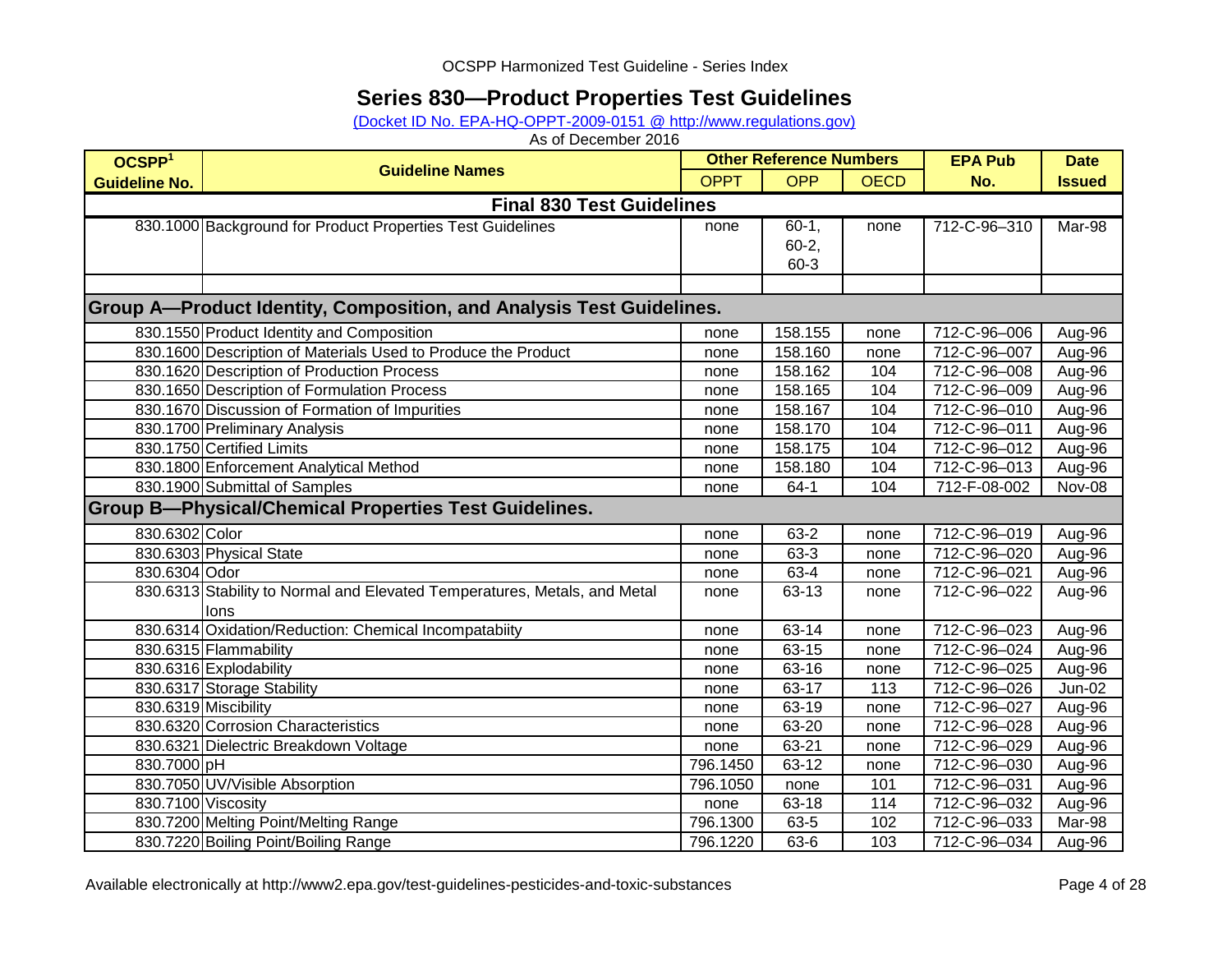## **Series 830—Product Properties Test Guidelines**

(Docket ID No. EPA-HQ-OPPT-2009-0151 @ http://www.regulations.gov)

As of December 2016

| OCSPP <sup>1</sup>   | <b>Guideline Names</b>                                                                                                                                   | <b>Other Reference Numbers</b> |            |             | <b>EPA Pub</b> | <b>Date</b>   |
|----------------------|----------------------------------------------------------------------------------------------------------------------------------------------------------|--------------------------------|------------|-------------|----------------|---------------|
| <b>Guideline No.</b> |                                                                                                                                                          | <b>OPPT</b>                    | <b>OPP</b> | <b>OECD</b> | No.            | <b>Issued</b> |
|                      | 830.7300 Density/Relative Density/Bulk Density                                                                                                           | 796.1150                       | $63 - 7$   | 109         | 712-C-96-035   | Jun-02        |
|                      | 830.7370 Dissociation Constants in Water                                                                                                                 | 796.1370                       | 63-10      | 112         | 712-C-96-036   | Aug-96        |
|                      | 830.7520 Particle Size, Fiber Length, and Diameter Distribution                                                                                          | 796.1520                       | none       | 110         | 712-C-96-037   | Aug-96        |
|                      | 830.7550 Partition Coefficient (n-octanol/water), Shake Flask Method                                                                                     | 796.1550                       | 63-11      | 107         | 712-C-96-038   | Aug-96        |
|                      | 830.7560 Partition Coefficient (n-octanol/water), Generator Column Method                                                                                | 796.1720                       | $63 - 11$  | none        | 712-C-96-039   | Aug-96        |
|                      | 830.7570 Partition Coefficient (n-octanol/water), Estimation by Liquid                                                                                   | 796.1570                       | 63-11      | 117         | 712-C-96-040   | Aug-96        |
|                      | Chromatography                                                                                                                                           |                                |            |             |                |               |
|                      | 830.7840 Water Solubility: Column Elution Method; Shake Flask Method                                                                                     | 796.1840                       | $63 - 8$   | 105         | 712-C-96-041   | Mar-98        |
|                      | 830.7860 Water Solubility, Generator Column Method                                                                                                       | 796.1860                       | $63 - 8$   | none        | 712-C-96-042   | Mar-98        |
|                      | 830.7950 Vapor Pressure                                                                                                                                  | 796.1950                       | 63-9       | 104         | 712-C-96-043   | Aug-96        |
|                      |                                                                                                                                                          |                                |            |             |                |               |
|                      | <b>DRAFT 830 Test Guidelines</b>                                                                                                                         |                                |            |             |                |               |
|                      | Please note, those guidelines labeled as "Public Draft" are are not yet available in final form. Although you may consult these guidelines, please check |                                |            |             |                |               |
|                      | with the appropriate office before you use a draft guideline to generate data for submission to EPA under FIFRA, FFDCA or TSCA.                          |                                |            |             |                |               |
|                      | None.                                                                                                                                                    |                                |            |             |                |               |
|                      |                                                                                                                                                          |                                |            |             |                |               |

#### **What does "[Reserved]" mean?**

We use the phrase "[Reserved]" in the title column as a placeholder whenever the number has been assigned, but the FINAL Guideline has not yet been issued.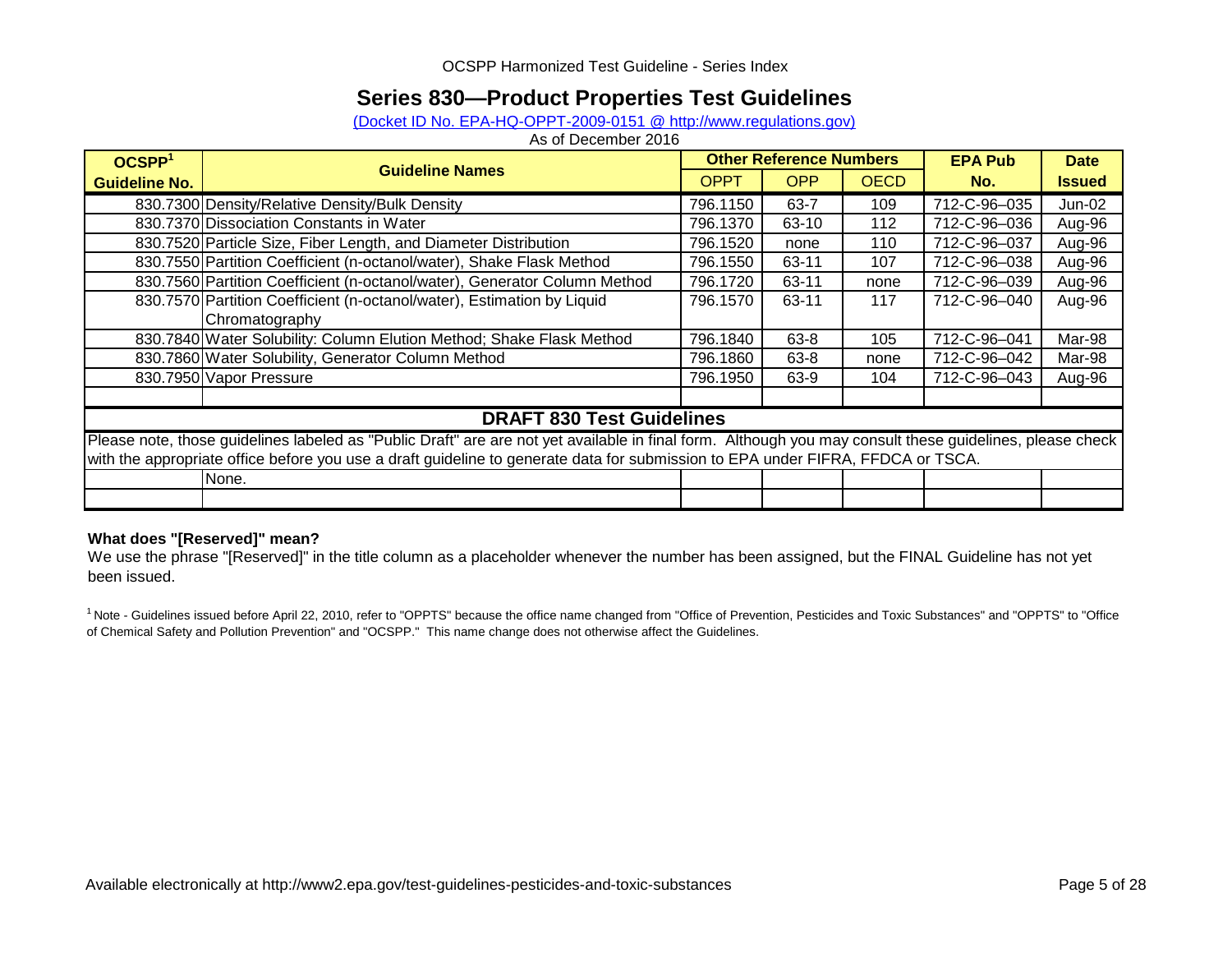# **Series 835—Fate, Transport and Transformation Test Guidelines**

[\(Docket ID No. EPA-HQ-OPPT-2009-0152 @ http://www.regulations.gov\)](http://www.regulations.gov/#!docketDetail;dct=FR+PR+N+O+SR;rpp=10;po=0;D=EPA-HQ-OPPT-2009-0152)

As of December 2016

| OCSPP <sup>1</sup>   | <b>Guideline Names</b>                                                      | <b>Other Reference Numbers</b> |            |             | <b>EPA Pub No.</b> | <b>Date</b>   |
|----------------------|-----------------------------------------------------------------------------|--------------------------------|------------|-------------|--------------------|---------------|
| <b>Guideline No.</b> |                                                                             | <b>OPPT</b>                    | <b>OPP</b> | <b>OECD</b> |                    | <b>Issued</b> |
|                      | <b>Final 835 Test Guidelines</b>                                            |                                |            |             |                    |               |
|                      | 835.0001 Principles and Strategies Related to Biodegradation Testing of     | none                           | none       | none        | 712-C-08-008       | Nov-08        |
|                      | Organic Chemicals under the Toxic Substances Control Act (TSCA)             |                                |            |             |                    |               |
|                      |                                                                             |                                |            |             |                    |               |
|                      |                                                                             |                                |            |             |                    |               |
|                      | <b>Group A-Laboratory Transport Test Guidelines.</b>                        |                                |            |             |                    |               |
|                      | 835.1110 Activated Sludge Sorption Isotherm                                 | none                           | none       | none        | 712-C-98-298       | Jan-98        |
|                      | 835.1210 Soil Thin Layer Chromatography                                     | 796.2700                       | none       | none        | 712-C-98-047       | Jan-98        |
|                      | 835.1220 Sediment and Soil Adsorption/Desorption Isotherm                   | 796.2750                       | none       | 106         | 712-C-98-048       | Jan-98        |
|                      | 835.1230 Adsorption/Desorption (Batch Equilibrium)                          | none                           | 163-1      | 106         | 712-C-08-009       | Nov-08        |
|                      | 835.1240 Leaching Studies                                                   | none                           | 163-1      | 312         | 712-C-08-010       | Nov-08        |
|                      | 835.1410 Laboratory Volatility                                              | none                           | 163-2      | none        | 712-C-08-011       | Nov-08        |
|                      |                                                                             |                                |            |             |                    |               |
|                      | <b>Group B-Laboratory Abiotic Transformation Test Guidelines.</b>           |                                |            |             |                    |               |
|                      | 835.2120 Hydrolysis [SUPERSEDES 835.2110]                                   | none                           | $161 - 1$  | 111         | 712-C-08-012       | Nov-08        |
|                      | 835.2130 Hydrolysis as a Function of pH and Temperature                     | 796.3510                       | none       | none        | 712-C-98-059       | Jan-98        |
|                      | 835.2210 Direct Photolysis Rate in Water by Sunlight                        | 796.3700                       | none       | none        | 712-C-98-060       | Jan-98        |
|                      | 835.2240 Photodegradation in Water                                          | none                           | $161 - 2$  | none        | 712-C-08-013       | Nov-08        |
|                      | 835.2310 Maximum Direct Photolysis Rate in Air from UV/Visible Spectroscopy | 796.3800                       | none       | none        | 712-C-98-066       | Jan-98        |
|                      |                                                                             |                                |            |             |                    |               |
|                      | 835.2370 Photodegradation in Air                                            | none                           | $161 - 4$  | none        | 712-C-08-014       | Nov-08        |
|                      | 835.2410 Photodegradation in Soil                                           | none                           | $161-3$    | none        | 712-C-08-015       | Nov-08        |
|                      |                                                                             |                                |            |             |                    |               |
|                      | <b>Group C-Laboratory Biological Transformation Test Guidelines.</b>        |                                |            |             |                    |               |
|                      | 835.3100 Aerobic Aquatic Biodegradation                                     | 796.3100                       | none       | none        | 712-C-98-075       | Jan-98        |
|                      | 835.3110 Ready Biodegradability                                             | 796.3180,                      | none       | 301         | 712-C-98-076       | Jan-98        |
|                      |                                                                             | 796.3200,                      |            |             |                    |               |
|                      |                                                                             | 796.3220,                      |            |             |                    |               |
|                      |                                                                             | 796.3240,                      |            |             |                    |               |
|                      |                                                                             | 796.3260.                      |            |             |                    |               |
|                      | 835.3140 Ready Biodegradability - CO2 in Sealed Vessels (Headspace Test)    | none                           | none       | 310         | 712-C-08-001       | Nov-08        |
|                      | [SUPERSEDES 835.3120]                                                       |                                |            |             |                    |               |
|                      | 835.3160 Biodegradability in Sea Water                                      | none                           | none       | 306         | 712-C-98-351       | Jan-98        |

Available electronically at http://www2.epa.gov/test-guidelines-pesticides-and-toxic-substances Page 6 of 28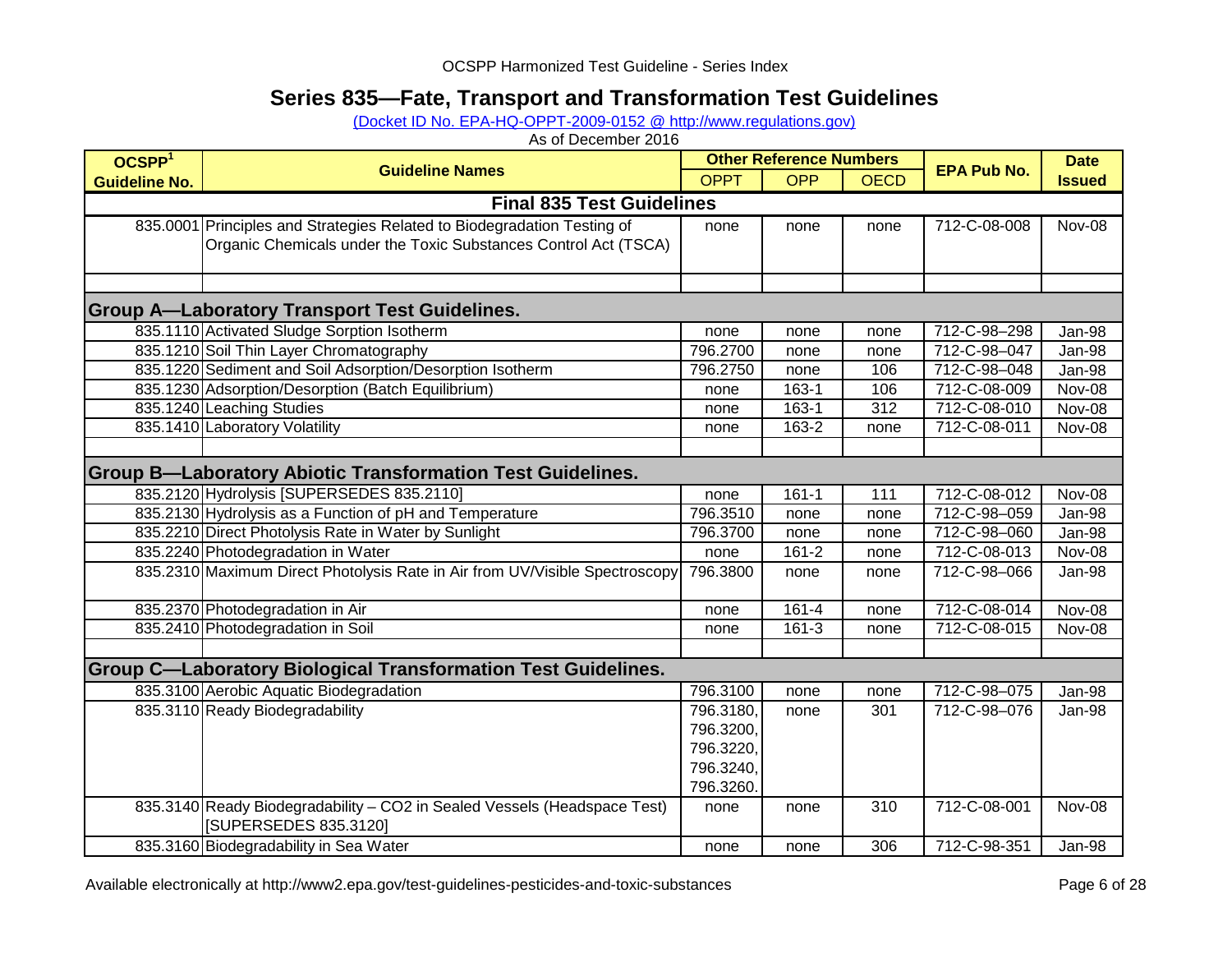## **Series 835—Fate, Transport and Transformation Test Guidelines**

(Docket ID No. EPA-HQ-OPPT-2009-0152 @ http://www.regulations.gov)

| OCSPP <sup>1</sup>   |                                                                              | <b>Other Reference Numbers</b> |            |             |                    | <b>Date</b>   |
|----------------------|------------------------------------------------------------------------------|--------------------------------|------------|-------------|--------------------|---------------|
| <b>Guideline No.</b> | <b>Guideline Names</b>                                                       | <b>OPPT</b>                    | <b>OPP</b> | <b>OECD</b> | <b>EPA Pub No.</b> | <b>Issued</b> |
|                      | 835.3170 Shake Flask Die-Away Test                                           | none                           | none       | none        | 712-C-98-297       | Jan-98        |
|                      | 835.3180 Sediment/Water Microcosm Biogradation Test                          | none                           | none       | none        | 712-C-98-083       | Jan-98        |
|                      | 835.3190 Aerobic Mineralization in Surface Water - Simulation Biodegradation | none                           | none       | 309         | 712-C-08-002       | Oct-08        |
|                      | Test                                                                         |                                |            |             |                    |               |
|                      | 835.3200 Zahn-Wellens/EMPA Test                                              | 796.3360                       | none       | 302B        | 712-C-98-084       | Jan-98        |
|                      | 835.3210 Modified SCAS Test                                                  | 796.3340                       | none       | 302A        | 712-C-98-085       | Jan-98        |
|                      | 835.3215 Inherent Biodegradability - Concawe Test                            | none                           | none       | none        | 712-C-08-003       | Oct-08        |
|                      | 835.3220 Porous Pot Test                                                     | none                           | none       | none        | 712-C-98-301       | Jan-98        |
|                      | 835.3240 Simulation Test-Aerobic Sewage Treatment: A. Activated Sludge       | none                           | none       | 303         | 712-C-08-004       | Oct-08        |
|                      | <b>Units</b>                                                                 |                                |            |             |                    |               |
|                      | 835.3260 Simulation Test-Aerobic Sewage Treatment: B. Biofilms               | none                           | none       | 303         | 712-C-08-005       | Oct-08        |
|                      | 835.3280 Simulation Tests to Assess the Primary and Ultimate                 | none                           | none       | 314         | 712-C-08-006       | Oct-08        |
|                      | Biodegradability of Chemicals Discharged to Wastewater                       |                                |            |             |                    |               |
|                      | 835.3300 Soil Biodegradation                                                 | 796.3400                       | none       | 304A        | 712-C-98-088       | Jan-98        |
|                      | 835.3400 Anaerobic Biodegradability of Organic Chemicals                     | 796.3140                       | none       | none        | 712-C-98-090       | Jan-98        |
|                      | 835.3420 Anaerobic Biodegradability of Organic Compounds in Digested         | none                           | none       | 311         | 712-C-08-007       | Oct-08        |
|                      | Sludge: By Measurement of Gas Production                                     |                                |            |             |                    |               |
|                      |                                                                              |                                |            |             |                    |               |
|                      | <b>Group D-Transformation in Water and Soil Test Guidelines.</b>             |                                |            |             |                    |               |
|                      | 835.4100 Aerobic Soil Metabolism                                             | none                           | $162 - 1$  | 307         | 712-C-08-016       | Oct-08        |
|                      | 835.4200 Anaerobic Soil Metabolism                                           | none                           | $162 - 2$  | 307         | 712-C-08-017       | Oct-08        |
|                      | 835.4300 Aerobic Aquatic Metabolism                                          | none                           | $162 - 3$  | 308         | 712-C-08-018       | Oct-08        |
|                      | 835.4400 Anaerobic Aquatic Metabolism                                        | none                           | 162-4      | 308         | 712-C-08-019       | Oct-08        |
|                      |                                                                              |                                |            |             |                    |               |
|                      | <b>Group E-Transformation Chemical-Specific Test Guidelines.</b>             |                                |            |             |                    |               |
|                      | 835.5045 Modified SCAS Test for Insoluble and Volatile Chemicals             | 795.4500                       | none       | none        | 712-C-98-097       | Jan-98        |
|                      | 835.5154 Anaerobic Biodegradation in the Subsurface                          | 795.5400                       | none       | none        | 712-C-98-098       | Jan-98        |
|                      | 835.5270 Indirect Photolysis Screening Test: Sunlight Photolysis in Waters   | 795.7000                       | none       | none        | 712-C-98-099       | Jan-98        |
|                      | <b>Containing Dissolved Humic Substances</b>                                 |                                |            |             |                    |               |
|                      |                                                                              |                                |            |             |                    |               |

| <b>Group F-Field Dissipation Test Guidelines.</b> |      |       |      |             |        |
|---------------------------------------------------|------|-------|------|-------------|--------|
| 835.6100 Terrestrial Field Dissipation            | none | 164-1 | none | 712-C-08-20 | Oct-08 |
| 835.6200 Aquatic (Sediment) Field Dissipation     | none | 164-2 | none | 712-C-08-21 | Oct-08 |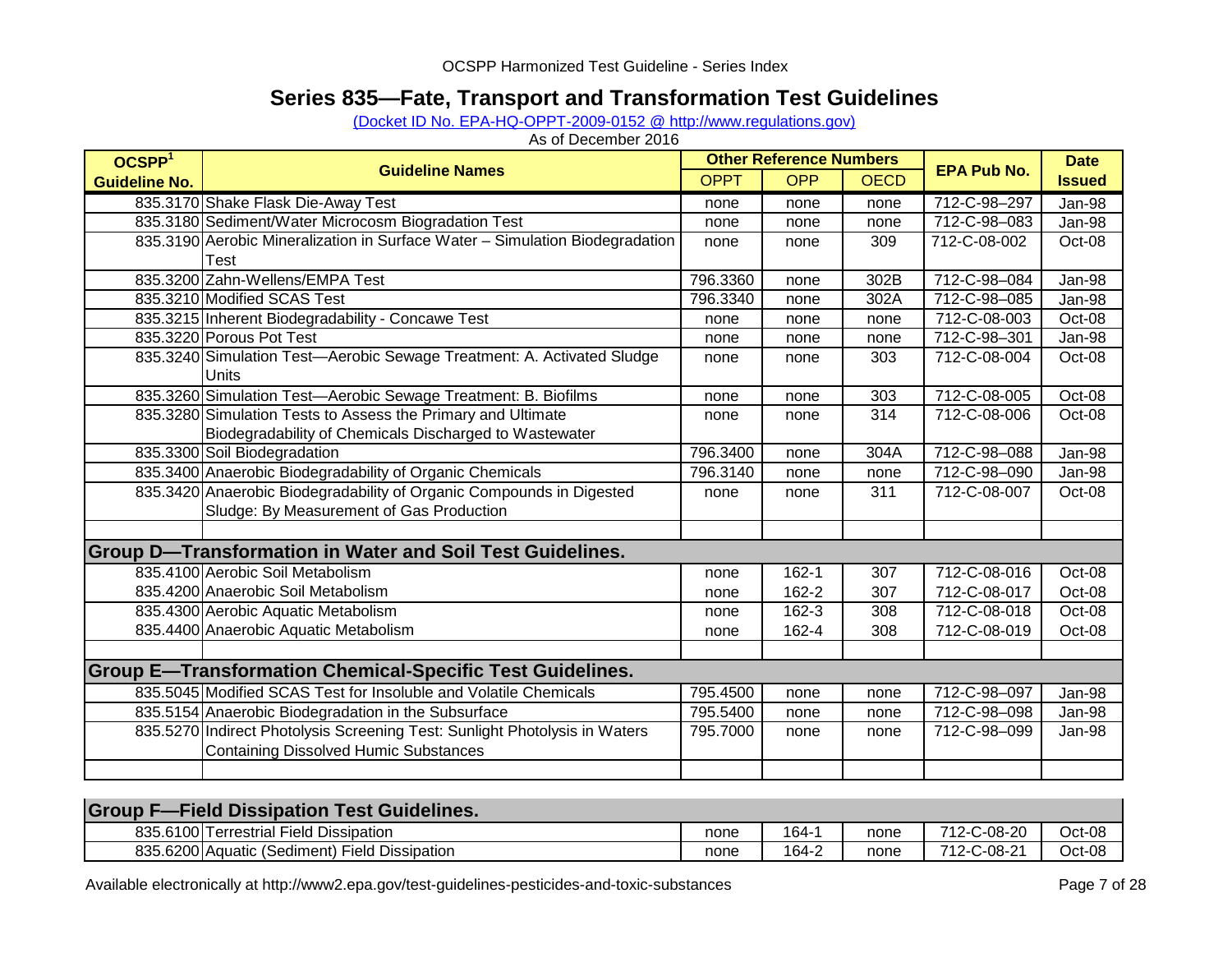## **Series 835—Fate, Transport and Transformation Test Guidelines**

(Docket ID No. EPA-HQ-OPPT-2009-0152 @ http://www.regulations.gov)

As of December 2016

| OCSPP <sup>1</sup>                                                                                                                                                                                                                                                                          | <b>Guideline Names</b>                                            |      | <b>Other Reference Numbers</b> | <b>EPA Pub No.</b> | <b>Date</b>  |               |
|---------------------------------------------------------------------------------------------------------------------------------------------------------------------------------------------------------------------------------------------------------------------------------------------|-------------------------------------------------------------------|------|--------------------------------|--------------------|--------------|---------------|
| <b>Guideline No.</b>                                                                                                                                                                                                                                                                        |                                                                   | OPPT | <b>OPP</b>                     | <b>OECD</b>        |              | <b>Issued</b> |
|                                                                                                                                                                                                                                                                                             | 835.6300 Forestry Dissipation                                     | none | 164-3                          | none               | 712-C-08-22  | Oct-08        |
|                                                                                                                                                                                                                                                                                             | 835.6400 Combination and Tank Mixes Field Dissipation             | none | 164-4                          | none               | 712-C-08-23  | Oct-08        |
|                                                                                                                                                                                                                                                                                             |                                                                   |      |                                |                    |              |               |
|                                                                                                                                                                                                                                                                                             | <b>Group G-Ground Water Monitoring Test Guidelines.</b>           |      |                                |                    |              |               |
|                                                                                                                                                                                                                                                                                             | 835.7100 Guidance for Prospective Ground-Water Monitoring Studies | none | 166-1                          | none               | 712-B-10-001 | Aug-08        |
|                                                                                                                                                                                                                                                                                             |                                                                   |      |                                |                    |              |               |
|                                                                                                                                                                                                                                                                                             | <b>Group H-Volatility from Soil Test Guidelines.</b>              |      |                                |                    |              |               |
|                                                                                                                                                                                                                                                                                             | 835-8100 Field Volatility                                         | none | 163-3                          | none               | 712-C-08-024 | <b>Nov-08</b> |
|                                                                                                                                                                                                                                                                                             |                                                                   |      |                                |                    |              |               |
|                                                                                                                                                                                                                                                                                             | <b>DRAFT 835 Test Guidelines</b>                                  |      |                                |                    |              |               |
| Please note, those guidelines labeled as "Public Draft" are are not yet available in final form. Although you may consult these guidelines, please check<br>with the appropriate office before you use a draft guideline to generate data for submission to EPA under FIFRA, FFDCA or TSCA. |                                                                   |      |                                |                    |              |               |
|                                                                                                                                                                                                                                                                                             | None.                                                             |      |                                |                    |              |               |
|                                                                                                                                                                                                                                                                                             |                                                                   |      |                                |                    |              |               |

#### **What does "[Reserved]" mean?**

We use the phrase "[Reserved]" in the title column as a placeholder whenever the number has been assigned, but the FINAL Guideline has not yet been issued.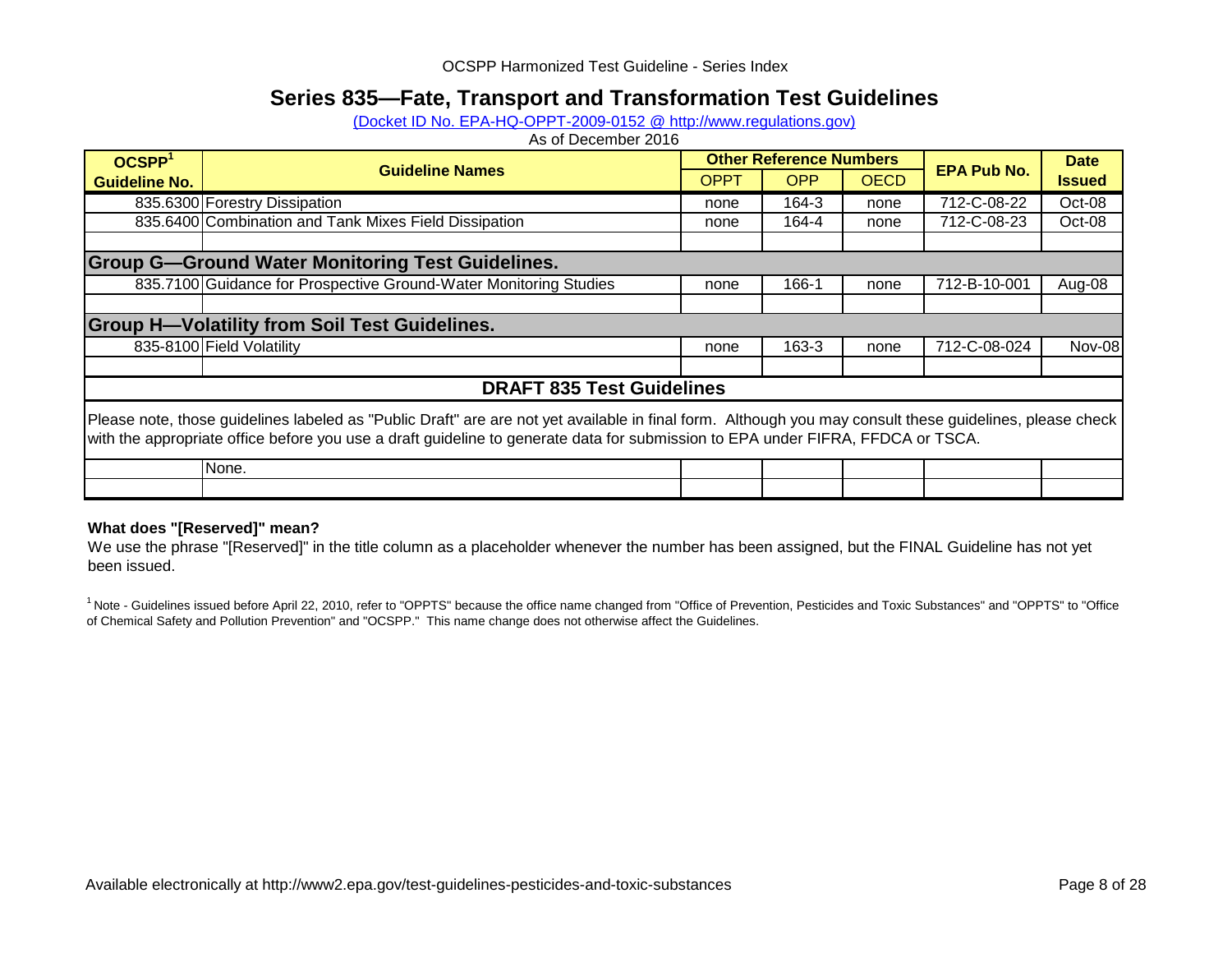## **Series 840—Spray Drift Test Guidelines**

#### [\(Docket ID No. EPA-HQ-OPPT-2009-0153 @ http://www.regulations.gov\)](http://www.regulations.gov/#!docketDetail;dct=FR+PR+N+O+SR;rpp=10;po=0;D=EPA-HQ-OPPT-2009-0153)

As of December 2016

| OCSPP <sup>1</sup>   | <b>Guideline Names</b>                                                                                                                                   | <b>Other Reference Numbers</b> |            |             |                    | <b>Date</b>   |  |  |
|----------------------|----------------------------------------------------------------------------------------------------------------------------------------------------------|--------------------------------|------------|-------------|--------------------|---------------|--|--|
| <b>Guideline No.</b> |                                                                                                                                                          | <b>OPPT</b>                    | <b>OPP</b> | <b>OECD</b> | <b>EPA Pub No.</b> | <b>Issued</b> |  |  |
|                      | <b>Final 840 Test Guidelines</b>                                                                                                                         |                                |            |             |                    |               |  |  |
|                      | 840.1000 Background for Pesticide Aerial Drift Evaluation                                                                                                | none                           | $201 - 1$  | none        | 712-C-98-319       | Mar-98        |  |  |
|                      |                                                                                                                                                          |                                | $201 - 4$  |             |                    |               |  |  |
|                      | 840.1100 Spray Droplet Size Spectrum                                                                                                                     | none                           | $201 - 1$  | none        | 712-C-98-055       | Mar-98        |  |  |
|                      | 840.1200 Spray Drift Field Deposition                                                                                                                    | none                           | $201 - 1$  | none        | 712-C-98-112       | Mar-98        |  |  |
|                      |                                                                                                                                                          |                                |            |             |                    |               |  |  |
|                      | <b>DRAFT 840 Test Guidelines</b>                                                                                                                         |                                |            |             |                    |               |  |  |
|                      | Please note, those guidelines labeled as "Public Draft" are are not yet available in final form. Although you may consult these guidelines, please check |                                |            |             |                    |               |  |  |
|                      | with the appropriate office before you use a draft guideline to generate data for submission to EPA under FIFRA, FFDCA or TSCA.                          |                                |            |             |                    |               |  |  |
|                      | None.                                                                                                                                                    |                                |            |             |                    |               |  |  |
|                      |                                                                                                                                                          |                                |            |             |                    |               |  |  |

#### **What does "[Reserved]" mean?**

We use the phrase "[Reserved]" in the title column as a placeholder whenever the number has been assigned, but the FINAL Guideline has not yet been issued.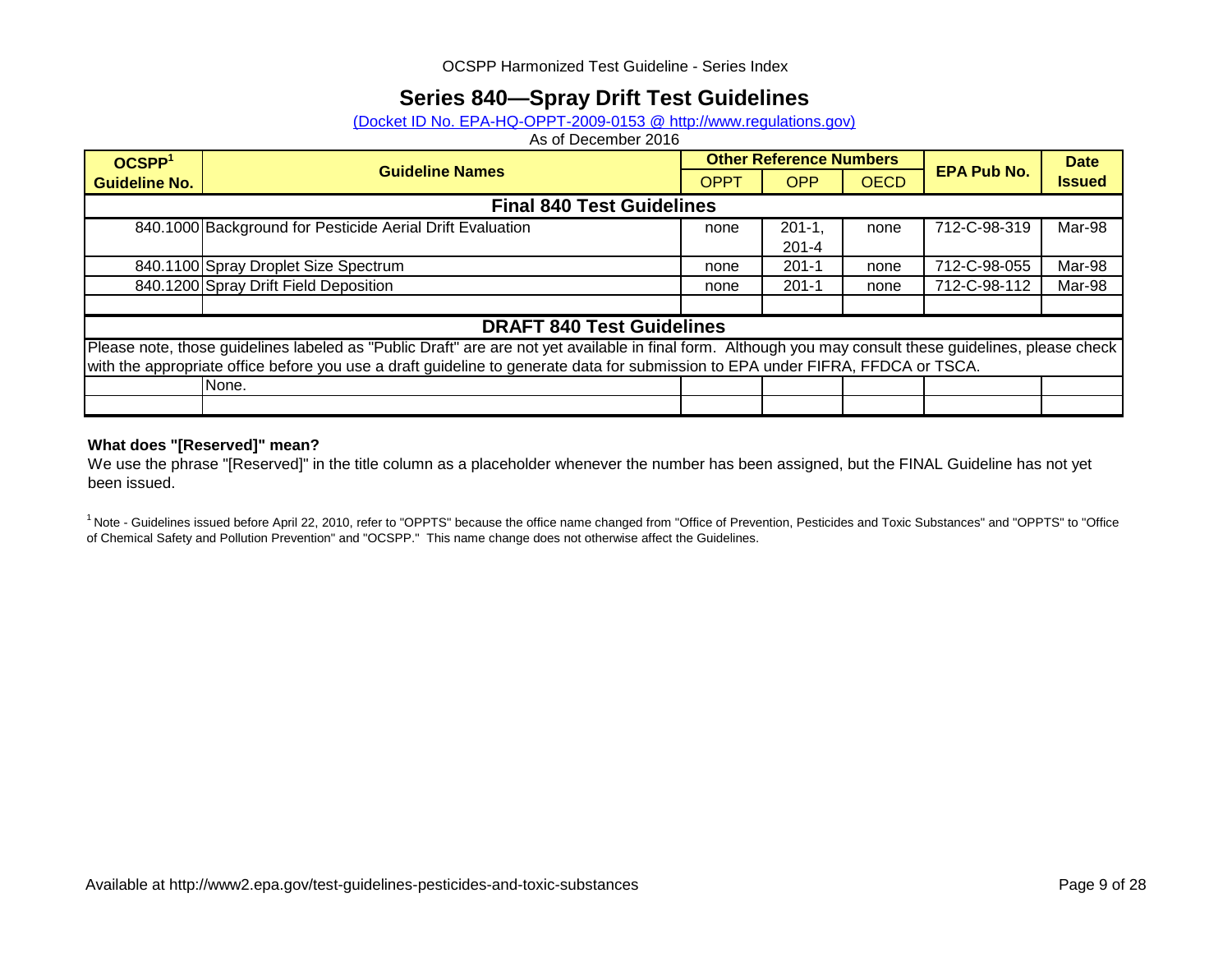## **Series 850—Ecological Effects Test Guidelines**

[\(Docket ID No. EPA-HQ-OPPT-2009-0154 @ http://www.regulations.gov\)](http://www.regulations.gov/#!docketDetail;dct=FR+PR+N+O+SR;rpp=10;po=0;D=EPA-HQ-OPPT-2009-0154)

| OCSPP <sup>1</sup>   | <b>Guideline Names</b>                                                                            | <b>Other Reference Numbers</b> |               |                  | <b>EPA Pub No.</b> | <b>Date</b>   |
|----------------------|---------------------------------------------------------------------------------------------------|--------------------------------|---------------|------------------|--------------------|---------------|
| <b>Guideline No.</b> |                                                                                                   | <b>OPPT</b>                    | <b>OPP</b>    | <b>OECD</b>      |                    | <b>Issued</b> |
|                      | <b>Final 850 Test Guidelines</b>                                                                  |                                |               |                  |                    |               |
|                      | 850.1000 Background and Special Considerations - Tests with Aquatic and                           |                                | $70-1, 70-2,$ | 23               |                    |               |
|                      | Sediment-Dwelling Fauna and Aquatic Microcosms                                                    |                                | 70-3, 70-4    |                  | 712-C-16-014       | Dec-16        |
|                      |                                                                                                   |                                |               |                  |                    |               |
|                      |                                                                                                   |                                |               |                  |                    |               |
|                      | Group A—Aquatic and Sediment-Dwelling Fauna, Aquatic Microcosm and Field Testing Test Guidelines. |                                |               |                  |                    |               |
|                      | 850.1010 Aquatic Invertebrate Acute Toxicity Test, Freshwater Daphnids                            |                                | $72 - 2$      | 202              | 712-C-16-013       | Dec-16        |
|                      | 850.1020 Gammarid Amphipod Acute Toxicity Test                                                    |                                | $72 - 2$      |                  | 712-C-16-012       | Dec-16        |
|                      | 850.1025 Oyster Acute Toxicity Test                                                               |                                | $72 - 3$      |                  | 712-C-16-010       | Dec-16        |
|                      | 850.1035 Mysid Acute Toxicity Test                                                                |                                | $72-3$        |                  | 712-C-16-011       | Dec-16        |
|                      | 850.1045 Penaeid Acute Toxicity Test                                                              |                                | $72 - 3$      |                  | 712-C-16-009       | Dec-16        |
|                      | 850.1055 Bivalve Acute Toxicity Test                                                              |                                | $72 - 3$      |                  | 712-C-16-006       | Dec-16        |
|                      | 850.1075 Freshwater and Saltwater Fish Acute Toxicity Test                                        |                                | $72-1, 72-3$  | $\overline{203}$ | 712-C-16-007       | Dec-16        |
|                      | 850.1085 [Reserved]                                                                               |                                |               |                  |                    |               |
|                      | 850.1300 Daphnid Chronic Toxicity Test                                                            |                                | $72 - 4$      | 211              | 712-C-16-005       | Dec-16        |
|                      | 850.1350 [Reserved]                                                                               |                                |               |                  |                    |               |
|                      | 850.1400 Fish Early Life Stage Toxicity Test                                                      |                                | $72 - 4$      | 210              | 712-C-16-008       | Dec-16        |
|                      | 850.1500 [Reserved]                                                                               |                                |               |                  |                    |               |
|                      | 850.1710 Oyster Bioconcentration Factor (BCF)                                                     |                                | $72-6$        |                  | 712-C-16-004       | Dec-16        |
|                      | 850.1730 Fish Bioconcentration Factor (BCF)                                                       |                                | $72-6$        | 305              | 712-C-16-003       | Dec-16        |
|                      | Spiked Whole Sediment 10-Day Toxicity Test, Freshwater                                            |                                |               |                  |                    | Dec-16        |
|                      | 850.1735 Invertebrates                                                                            |                                |               |                  | 712-C-16-002       |               |
|                      | Spiked Whole Sediment 10-Day Toxicity Test, Saltwater                                             |                                |               |                  |                    | Dec-16        |
|                      | 850.1740 Invertebrates                                                                            |                                |               |                  | 712-C-16-001       |               |
|                      | 850.1790 [Reserved]                                                                               |                                |               |                  |                    |               |
|                      | 850.1800 [Reserved]                                                                               |                                |               |                  |                    |               |
|                      | 850.1850 [Reserved]                                                                               |                                |               |                  |                    |               |
|                      | 850.1900 [Reserved]                                                                               |                                |               |                  |                    |               |
|                      | 850.1925 [Reserved]                                                                               |                                |               |                  |                    |               |
|                      | 850.1950 [Reserved]                                                                               |                                |               |                  |                    |               |
|                      |                                                                                                   |                                |               |                  |                    |               |
|                      | <b>Group B-Terrestrial Wildlife Test Guidelines.</b>                                              |                                |               |                  |                    |               |
|                      | 850.2000 Background and Special Considerations- Tests with Terrestrial                            |                                |               |                  |                    | $Jun-12$      |
|                      | Wildlife                                                                                          | none                           | none          | none             | 712-C-12-026       |               |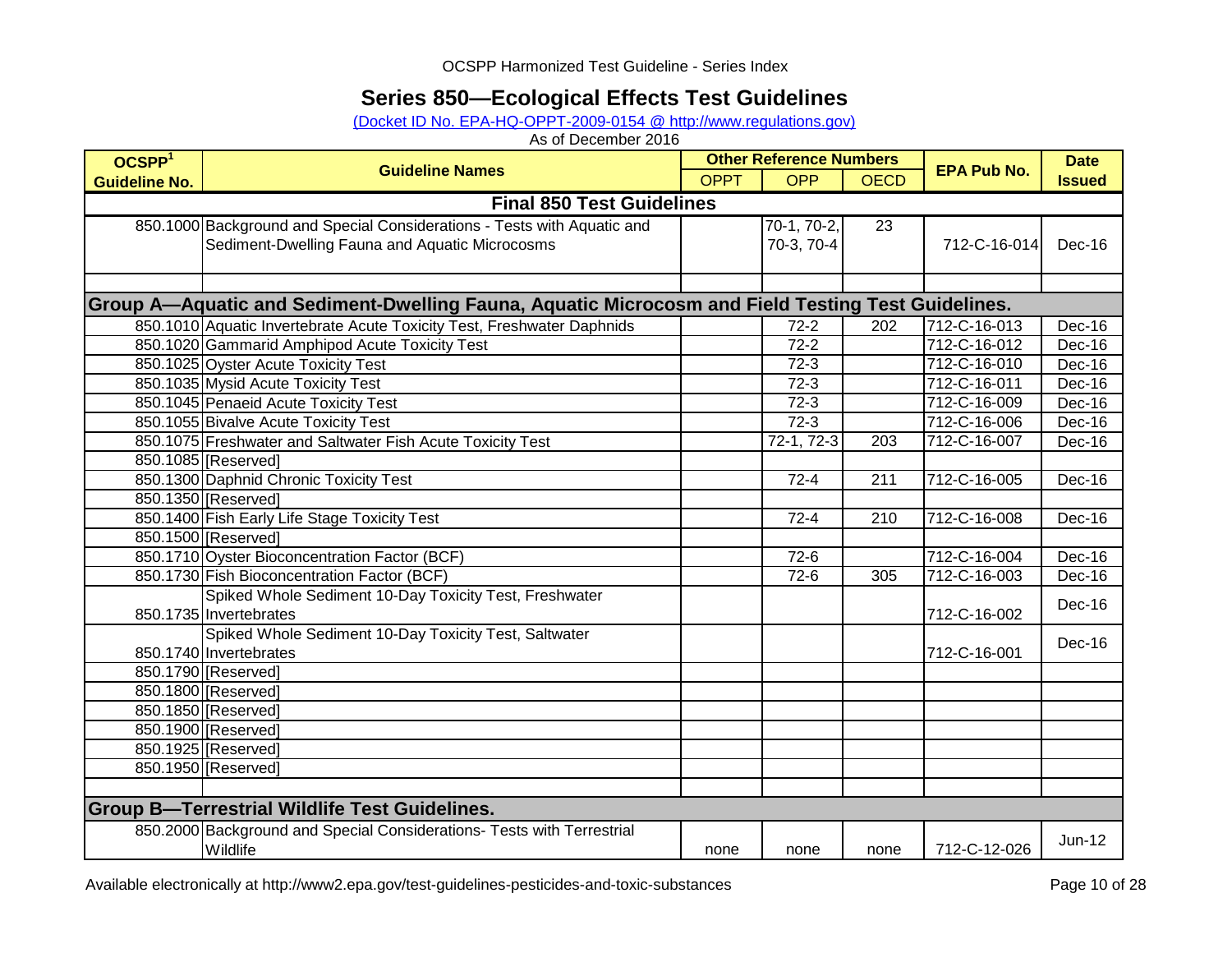# **Series 850—Ecological Effects Test Guidelines**

(Docket ID No. EPA-HQ-OPPT-2009-0154 @ http://www.regulations.gov)

| OCSPP <sup>1</sup>   |                                                                                                                | <b>Other Reference Numbers</b> |                               |             |                    | <b>Date</b>   |
|----------------------|----------------------------------------------------------------------------------------------------------------|--------------------------------|-------------------------------|-------------|--------------------|---------------|
| <b>Guideline No.</b> | <b>Guideline Names</b>                                                                                         | <b>OPPT</b>                    | <b>OPP</b>                    | <b>OECD</b> | <b>EPA Pub No.</b> | <b>Issued</b> |
|                      | 850.2100 Avian Acute Oral Toxicity Test                                                                        | 797.2175                       | $71-1$                        | none        | 712-C-12-025       | $Jun-12$      |
|                      | 850.2200 Avian Dietary Toxicity Test                                                                           | 797.2050                       | $71-2$                        | 205         | 712-C-12-024       | <b>Jun-12</b> |
|                      | 850.2300 Avian Reproduction Test                                                                               | 797.2130<br>797.2150           | $71 - 4$                      | 206         | 712-C-12-023       | $Jun-12$      |
|                      | 850.2400 Wild Mammal Toxicity Testing                                                                          | none                           | $71-3$                        | none        | 712-C-12-022       | Jun-12        |
|                      | 850.2500 Field Testing for Terrestrial Wildlife                                                                | none                           | $71-5$                        | none        | 712-C-12-021       | <b>Jun-12</b> |
|                      |                                                                                                                |                                |                               |             |                    |               |
|                      | Group C—Terrestrial Beneficial Insects, Invertebrates, and Soil and Wastewater Microorganisms Test Guidelines. |                                |                               |             |                    |               |
|                      | 850.3000 Background and Special Considerations- Tests with Terrestrial                                         |                                |                               |             |                    | $Jun-12$      |
|                      | Beneficial Insects, Invertebrates and Microorganisms                                                           | none                           | none                          | none        | 712-C-12-020       |               |
|                      | 850.3020 Honey Bee Acute Contact Toxicity Test                                                                 | none                           | $141 - 1$                     | none        | 712-C-12-019       | Jun-12        |
|                      | 850.3030 Honey Bee Toxicity of Residues on Foliage                                                             | none                           | $141 - 2$                     | none        | 712-C-12-018       | Jun-12        |
|                      | 850.3040 Field Testing for Pollinators                                                                         | none                           | $141 - 5$                     | none        | 712-C-12-017       | Jun-12        |
|                      | 850.3100 Earthworm Subchronic Toxicity Test                                                                    | 795.1500                       | none                          | none        | 712-C-12-016       | Jun-12        |
|                      | 850.3200 Soil Microbial Community Toxicity Test                                                                | 797.3700                       | none                          | none        | 712-C-12-015       | $Jun-12$      |
|                      | 850.3300 Modified Acticvated Sludge, Respiration Inhibition Test                                               | 795.1700                       | none                          | none        | 712-C-12-014       | $Jun-12$      |
|                      |                                                                                                                |                                |                               |             |                    |               |
|                      | Group D—Terrestrial and Aquatic Plants, Cyanobacteria, and Terrestrial Soil Core Microcosm Test Guidelines.    |                                |                               |             |                    |               |
|                      | 850.4000 Background and Special Considerations- Tests with Terrestrial and                                     | none                           | $120 - 1$                     | none        | 712-C-12-013       |               |
|                      | Aquatic Plants, Cyanobacteria, and Terrestrial Soil-Core Microcosms                                            |                                |                               |             |                    | Jun-12        |
|                      | 850.4100 Seedling Emergence and Seedling Growth                                                                | none                           | $122 - 1$                     | none        | 712-C-12-012       | $Jun-12$      |
|                      | 850.4150 Vegetative Vigor                                                                                      | none                           | $122 - 1$                     | none        | 712-C-12-011       | Jun-12        |
|                      | 850.4230 Early Seedling Growth Toxicity Test                                                                   | 797.2800                       | $123 - 1$                     | none        | 712-C-12-010       | $Jun-12$      |
|                      | 850.4300 Terrestrial Plants Field Study                                                                        | none                           | $124 - 1$                     | none        | 712-C-12-009       | $Jun-12$      |
|                      | 850.4400 Aquatic Plant Toxicity Test Using Lemna spp.                                                          | 797.1160                       | 122-2, 123-<br>$\overline{2}$ | none        | 712-C-12-008       | $Jun-12$      |
|                      | 850.4450 Aquatic Plants Field Study                                                                            | none                           | $124 - 2$                     | none        | 712-C-12-007       | <b>Jun-12</b> |
|                      | 850.4500 Algal Toxicity                                                                                        | 797.1050                       | 122-2, 123-<br>$\overline{2}$ | 201         | 712-C-12-006       | $Jun-12$      |
|                      | 850.4550 Cyanobacteria (Anabaena flos-aquae) Toxicity                                                          | 797.1050                       | 122-2, 123-<br>$\overline{2}$ | 201         | 712-C-12-005       | Jun-12        |
|                      | 850.4600 Rhizobium-Legume Toxicity                                                                             | 797.2900                       | none                          | none        | 712-C-12-004       | $Jun-12$      |
|                      | 850.4800 Plant Uptake and Translocation Test                                                                   | 797.2850                       | none                          | none        | 712-C-12-002       | $Jun-12$      |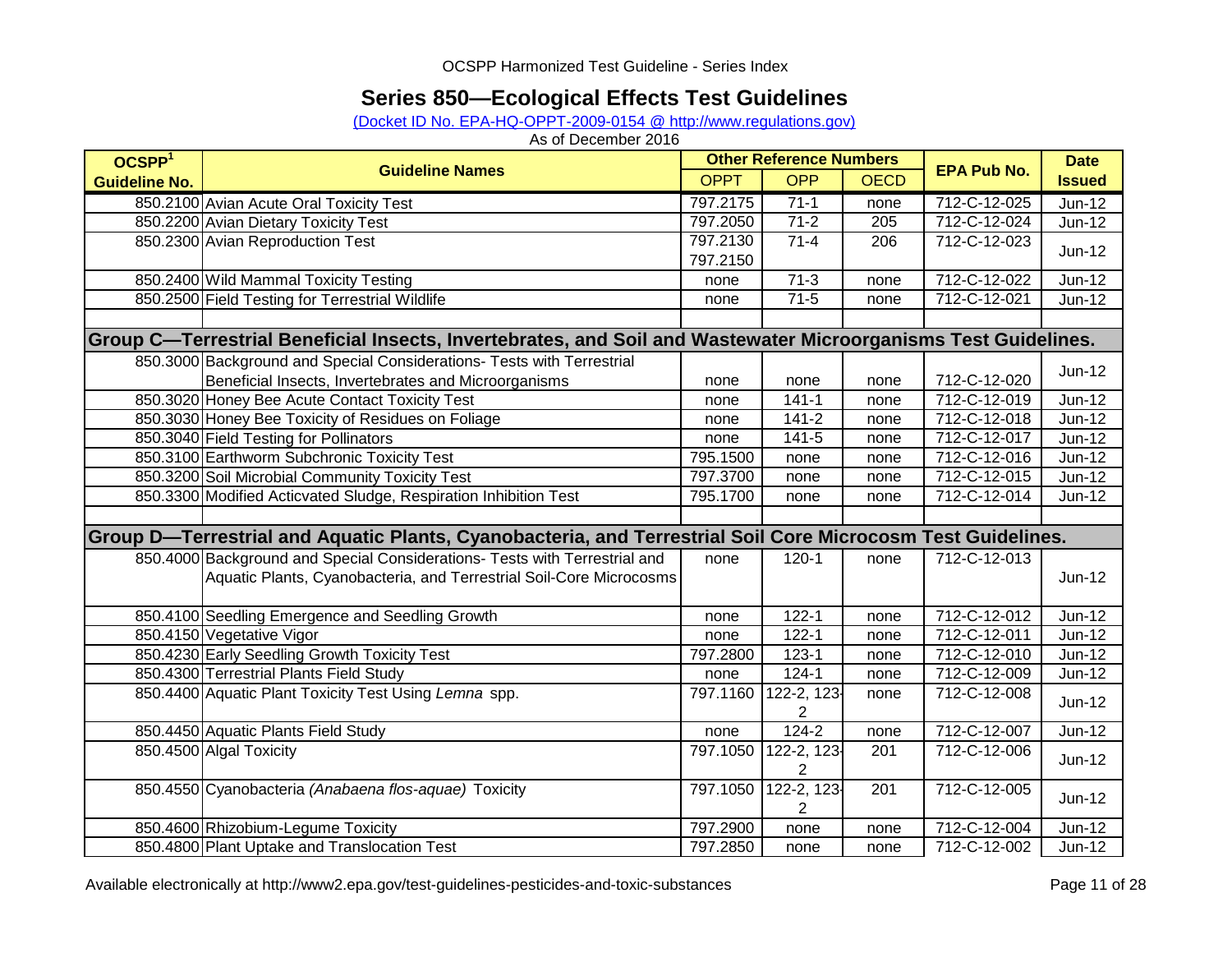## **Series 850—Ecological Effects Test Guidelines**

(Docket ID No. EPA-HQ-OPPT-2009-0154 @ http://www.regulations.gov)

As of December 2016

| OCSPP <sup>1</sup>   | <b>Guideline Names</b>                                                                                             |             | <b>Other Reference Numbers</b> |             | <b>EPA Pub No.</b> | <b>Date</b>   |  |  |  |
|----------------------|--------------------------------------------------------------------------------------------------------------------|-------------|--------------------------------|-------------|--------------------|---------------|--|--|--|
| <b>Guideline No.</b> |                                                                                                                    | <b>OPPT</b> | <b>OPP</b>                     | <b>OECD</b> |                    | <b>Issued</b> |  |  |  |
|                      | 850.4900 Terrestrial Soil-Core Microcosm Test                                                                      | 797.3775    | none                           | none        | 712-C-12-003       | $Jun-12$      |  |  |  |
|                      |                                                                                                                    |             |                                |             |                    |               |  |  |  |
|                      | <b>Group E-Reserved.</b>                                                                                           |             |                                |             |                    |               |  |  |  |
|                      |                                                                                                                    |             |                                |             |                    |               |  |  |  |
|                      | <b>Group F-Field Test Data Reporting Guidelines.</b>                                                               |             |                                |             |                    |               |  |  |  |
|                      | 850.6100 Environmental Chemistry Methods and Associated Independent<br>Laboratory Validation (Renumbered 850.7100) | none        | none                           | none        | 712-C-12-001       | $Jun-12$      |  |  |  |
|                      |                                                                                                                    |             |                                |             |                    |               |  |  |  |
|                      |                                                                                                                    |             |                                |             |                    |               |  |  |  |

### **DRAFT 850 Test Guidelines**

Please note, those guidelines labeled as "Public Draft" are are not yet available in final form. Although you may consult these guidelines, please check with the appropriate office before you use a draft guideline to generate data for submission to EPA under FIFRA, FFDCA or TSCA.

| <b>Group A-Aquatic Fauna Test Guidelines.</b> |                                                           |           |           |      |                      |        |  |  |
|-----------------------------------------------|-----------------------------------------------------------|-----------|-----------|------|----------------------|--------|--|--|
|                                               |                                                           |           | $72 - 3$  |      |                      |        |  |  |
|                                               | 850.1085 Fish Acute Toxicity Mitigated by Humic Acid      | 797.1460  | none      | none | 712-C-96-117         | Apr-96 |  |  |
|                                               | 850.1350 Mysid Chronic Toxicity Test                      | 797.1950  | $72 - 4$  | none | 712-C-96-166         | Apr-96 |  |  |
|                                               | 850.1500 Fish Life Cycle Toxicity                         | none      | $72 - 5$  | none | $712 - C - 96 - 122$ | Apr-96 |  |  |
|                                               | 850.1790 Chironomid Sediment Toxicity Test                | 795.135   | none      | none | 712-C-96-313         | Apr-96 |  |  |
|                                               | 850.1800 Tadpole/Sediment Subchronic Toxicity Test        | 797.1995  | none      | none | 712-C-96-132         | Apr-96 |  |  |
|                                               | 850.1850 Aquatic Food Chain Transfer                      | none      | 72-6      | none | 712-C-96-133         | Apr-96 |  |  |
|                                               | 850.1900 Generic Freshwater Microcosm Test, Laboratory    | 797.3050, | none      | none | 712-C-96-134         | Apr-96 |  |  |
|                                               |                                                           | 797.3100  |           |      |                      |        |  |  |
|                                               | 850.1925 Site-Specific Aquatic Microcosm Test, Laboratory | 797.3100  | none      | none | 712-C-96-173         | Apr-96 |  |  |
|                                               | 850.1950 Field Testing for Aquatic Organisms              | none      | $72 - 7.$ | none | 712-C-96-135         | Apr-96 |  |  |
|                                               | 850.6100 Data Reporting or Environmental Chemistry Method | none      | none      | none | 712-C-96-348         | Apr-96 |  |  |

#### **What does "[Reserved]" mean?**

We use the phrase "[Reserved]" in the title column as a placeholder whenever the number has been assigned, but the FINAL Guideline has not yet been issued.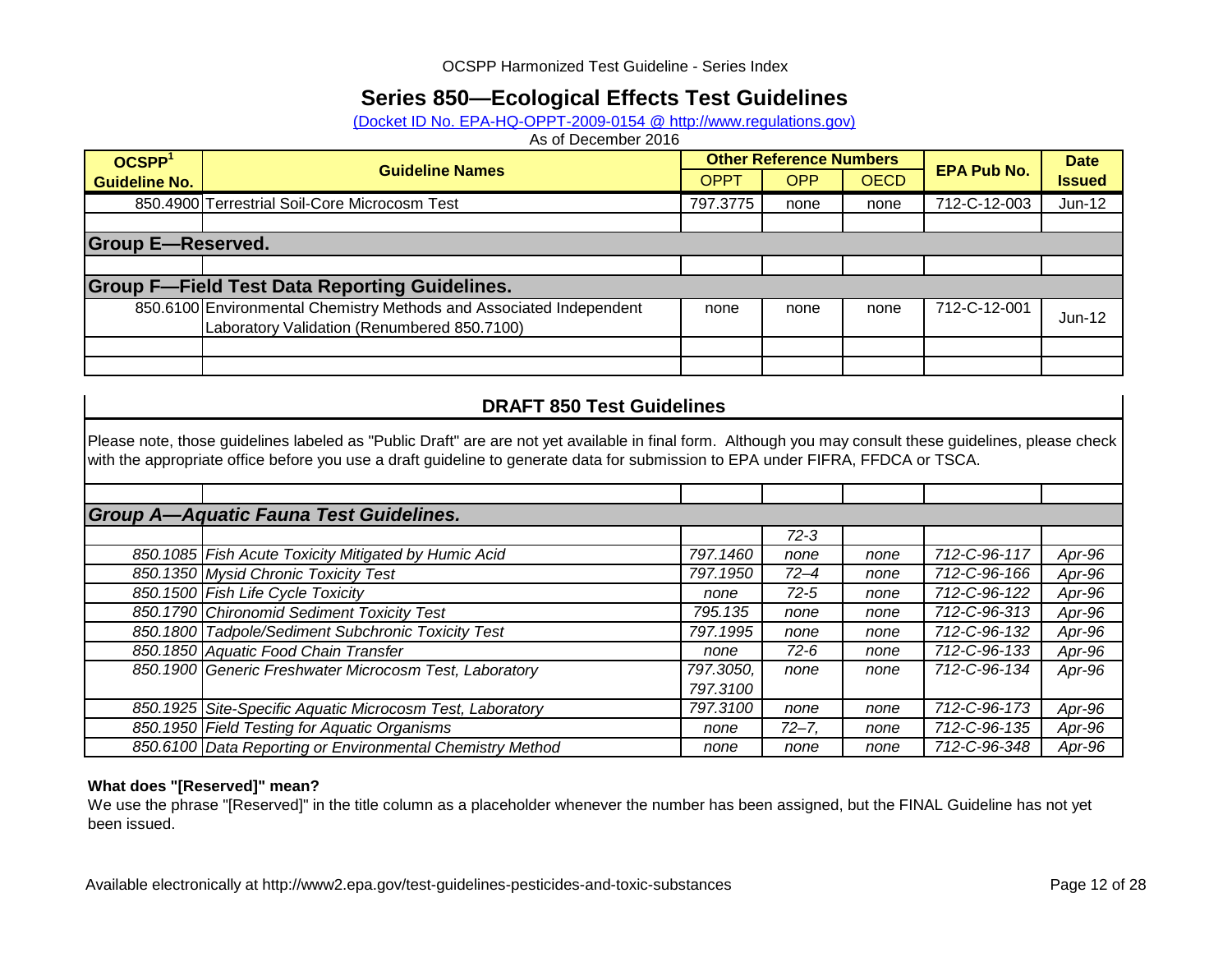## **Series 850—Ecological Effects Test Guidelines**

(Docket ID No. EPA-HQ-OPPT-2009-0154 @ http://www.regulations.gov)

As of December 2016

| OCSPP <sup>1</sup>   |                        |             | <b>Other Reference Numbers</b> |                  | <b>Date</b>        |              |
|----------------------|------------------------|-------------|--------------------------------|------------------|--------------------|--------------|
| <b>Guideline No.</b> | <b>Guideline Names</b> | <b>OPPT</b> | <b>OPP</b>                     | $\Gamma$<br>しにしし | <b>EPA Pub No.</b> | <b>Issue</b> |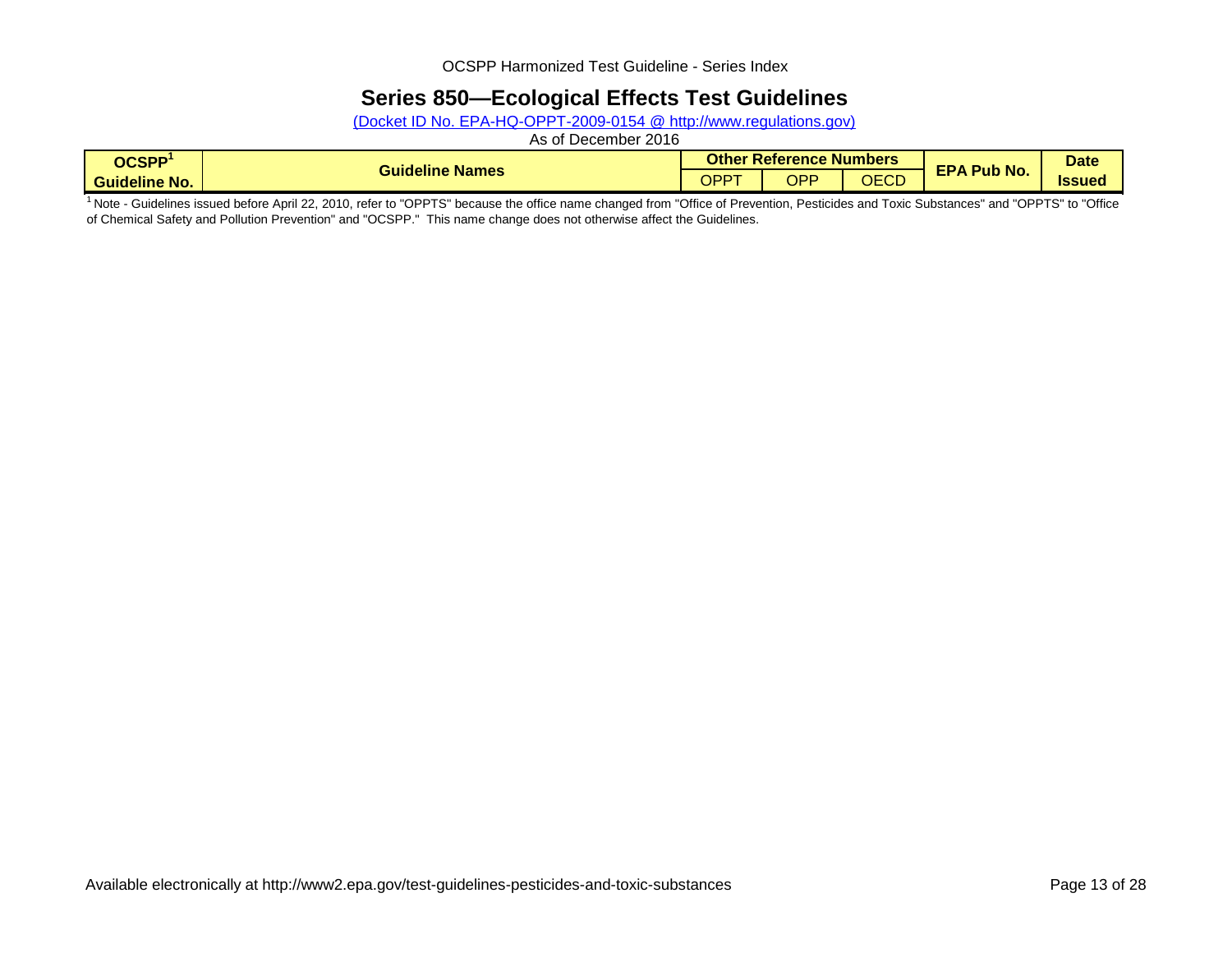## **Series 860—Residue Chemistry Test Guidelines**

[\(Docket ID No. EPA-HQ-OPPT-2009-0155 @ http://www.regulations.gov\)](http://www.regulations.gov/#!docketDetail;dct=FR+PR+N+O+SR;rpp=10;po=0;D=EPA-HQ-OPPT-2009-0155)

As of December 2016

| OCSPP <sup>1</sup>               |                                                                                                                                                                                                                                                                                             |             | <b>Other Reference Numbers</b> |             |                                                                 |               |  |  |  |
|----------------------------------|---------------------------------------------------------------------------------------------------------------------------------------------------------------------------------------------------------------------------------------------------------------------------------------------|-------------|--------------------------------|-------------|-----------------------------------------------------------------|---------------|--|--|--|
| <b>Guideline No.</b>             | <b>Guideline Names</b>                                                                                                                                                                                                                                                                      | <b>OPPT</b> | <b>OPP</b>                     | <b>OECD</b> | <b>EPA Pub No.</b>                                              | <b>Issued</b> |  |  |  |
| <b>Final 860 Test Guidelines</b> |                                                                                                                                                                                                                                                                                             |             |                                |             |                                                                 |               |  |  |  |
|                                  | 860.1000 Background                                                                                                                                                                                                                                                                         | none        | $170 - 1$                      | none        | 712-C-96-169                                                    | Aug-96        |  |  |  |
| 860.1000                         | Guidance on Constructing Maximum Reasonably Balanced Diets                                                                                                                                                                                                                                  |             |                                |             | n/a                                                             | <b>Jun-08</b> |  |  |  |
| Supplement                       | (MRBD)                                                                                                                                                                                                                                                                                      |             |                                |             |                                                                 |               |  |  |  |
|                                  | 860.1100 Chemical Identity                                                                                                                                                                                                                                                                  | none        | $171 - 2$                      | none        | 712-C-96-170                                                    | Aug-96        |  |  |  |
|                                  | 860.1200 Directions for Use                                                                                                                                                                                                                                                                 | none        | $171-3$                        | none        | 712-C-96-171                                                    | Aug-96        |  |  |  |
|                                  | 860.1300 Nature of the Residue-Plants, Livestock                                                                                                                                                                                                                                            | none        | $171 - 4a$ ,b                  | none        | 712-C-96-172                                                    | Aug-96        |  |  |  |
|                                  | 860.1340 Residue Analytical Method                                                                                                                                                                                                                                                          | none        | $171 - 4c, d$                  | none        | 712-C-96-174                                                    | Aug-96        |  |  |  |
|                                  | 860.1360 Multiresidue method                                                                                                                                                                                                                                                                | none        | $171 - 4m$                     | none        | 712-C-96-176                                                    | Aug-96        |  |  |  |
|                                  | 860.1380 Storage Stability Data                                                                                                                                                                                                                                                             | none        | $171 - 4e$                     | none        | 712-C-96-177                                                    | Aug-96        |  |  |  |
|                                  |                                                                                                                                                                                                                                                                                             |             |                                |             | Document incorrectly says publication number ends in "-95-177". |               |  |  |  |
|                                  | 860.1400 Water, Fish, and Irrigated Crops                                                                                                                                                                                                                                                   | none        | $171 - 4f, g, h,$              | none        | 712-C-96-178                                                    | Aug-96        |  |  |  |
|                                  |                                                                                                                                                                                                                                                                                             |             | 165-5                          |             |                                                                 |               |  |  |  |
|                                  | 860.1460 Food Handling                                                                                                                                                                                                                                                                      | none        | $171 - 4i$                     | none        | 712-C-96-181                                                    | $Aug-96$      |  |  |  |
|                                  | 860.1480 Meat/Milk/Poultry/Eggs                                                                                                                                                                                                                                                             | none        | $171 - 4i$                     | none        | 712-C-96-182                                                    | Aug-96        |  |  |  |
|                                  | 860.1500 Crop Field Trials                                                                                                                                                                                                                                                                  | none        | 171-4k                         | none        | 712-C-96-183                                                    | Aug-96        |  |  |  |
|                                  | 860.1520 Processed Food/Feed                                                                                                                                                                                                                                                                | none        | $171 - 41$                     | none        | 712-C-96-184                                                    | Aug-96        |  |  |  |
|                                  | 860.1550 Proposed Tolerances                                                                                                                                                                                                                                                                | none        | $171-6$                        | none        | 712-C-96-186                                                    | Aug-96        |  |  |  |
|                                  | 860.1560 Reasonable Grounds in Support of the Petition                                                                                                                                                                                                                                      | none        | $171 - 7$                      | none        | 712-C-96-187                                                    | Aug-96        |  |  |  |
|                                  | 860.1650 Submittal of Analytical Reference Standards                                                                                                                                                                                                                                        | none        | 171-13                         | none        | 712-F-08-001                                                    | Nov-08        |  |  |  |
|                                  | 860.1850 Confined Accumulation in Rotational Crops                                                                                                                                                                                                                                          | none        | $165 - 1$                      | none        | 712-C-96-188                                                    | Aug-96        |  |  |  |
|                                  | 860.1900 Field Accumulation in Rotational Crops                                                                                                                                                                                                                                             | none        | 165-2                          | none        | 712-C-96-189                                                    | Aug-96        |  |  |  |
|                                  |                                                                                                                                                                                                                                                                                             |             |                                |             |                                                                 |               |  |  |  |
|                                  | <b>DRAFT 860 Test Guidelines</b>                                                                                                                                                                                                                                                            |             |                                |             |                                                                 |               |  |  |  |
|                                  | Please note, those guidelines labeled as "Public Draft" are are not yet available in final form. Although you may consult these guidelines, please check<br>with the appropriate office before you use a draft guideline to generate data for submission to EPA under FIFRA, FFDCA or TSCA. |             |                                |             |                                                                 |               |  |  |  |
|                                  | None.                                                                                                                                                                                                                                                                                       |             |                                |             |                                                                 |               |  |  |  |
|                                  |                                                                                                                                                                                                                                                                                             |             |                                |             |                                                                 |               |  |  |  |

### **What does "[Reserved]" mean?**

We use the phrase "[Reserved]" in the title column as a placeholder whenever the number has been assigned, but the FINAL Guideline has not yet been issued.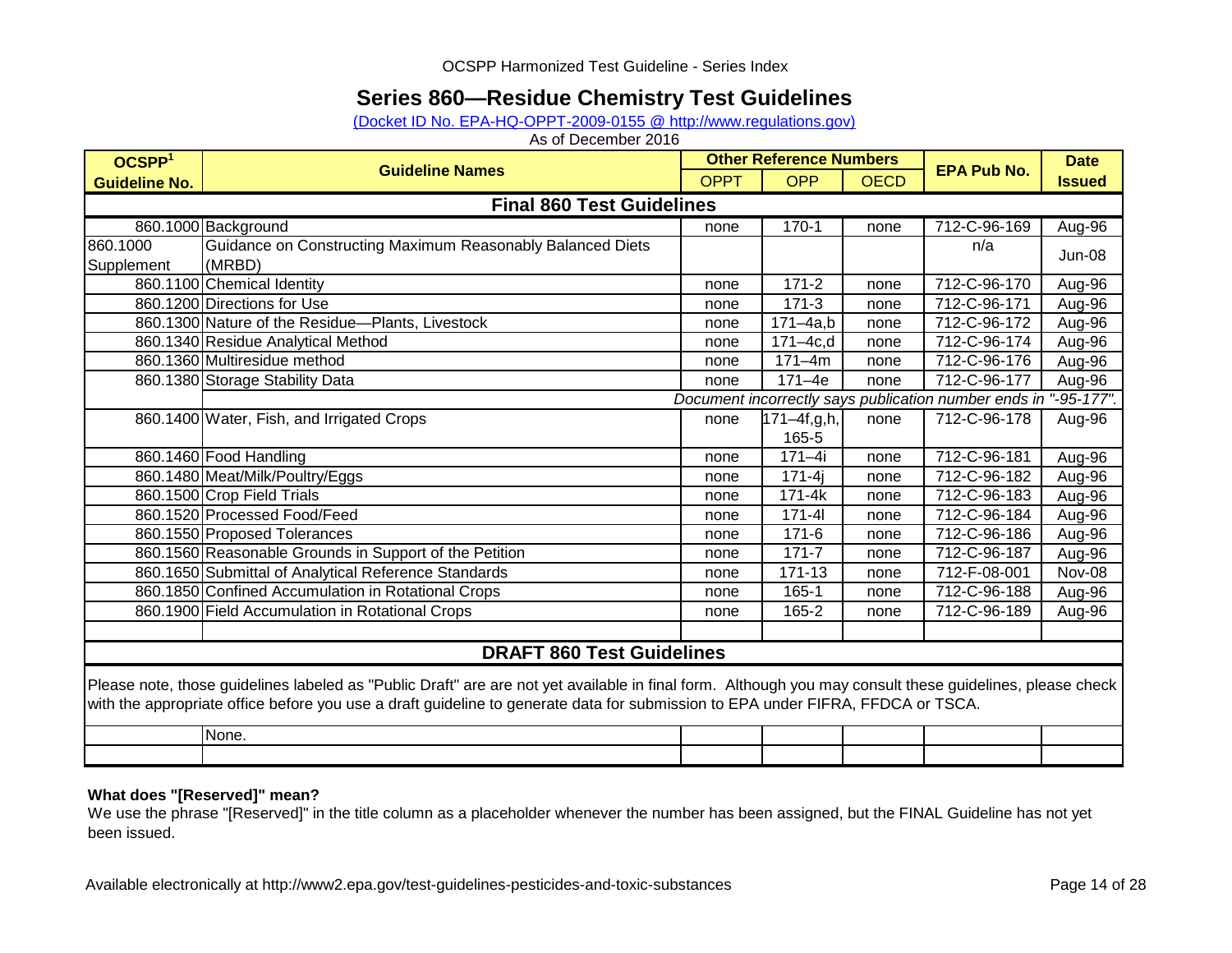## **Series 860—Residue Chemistry Test Guidelines**

(Docket ID No. EPA-HQ-OPPT-2009-0155 @ http://www.regulations.gov)

As of December 2016

| OCSPP <sup>1</sup>                     |                        |      | <b>Other Reference Numbers</b> |              | <b>Date</b>              |              |
|----------------------------------------|------------------------|------|--------------------------------|--------------|--------------------------|--------------|
| . .<br><b>Guideline</b><br>$\cdot$ No. | <b>Guideline Names</b> | OPPT | OPP                            | AEAD<br>しにしし | <b>EPA Pub No.</b><br>uw | <b>Issue</b> |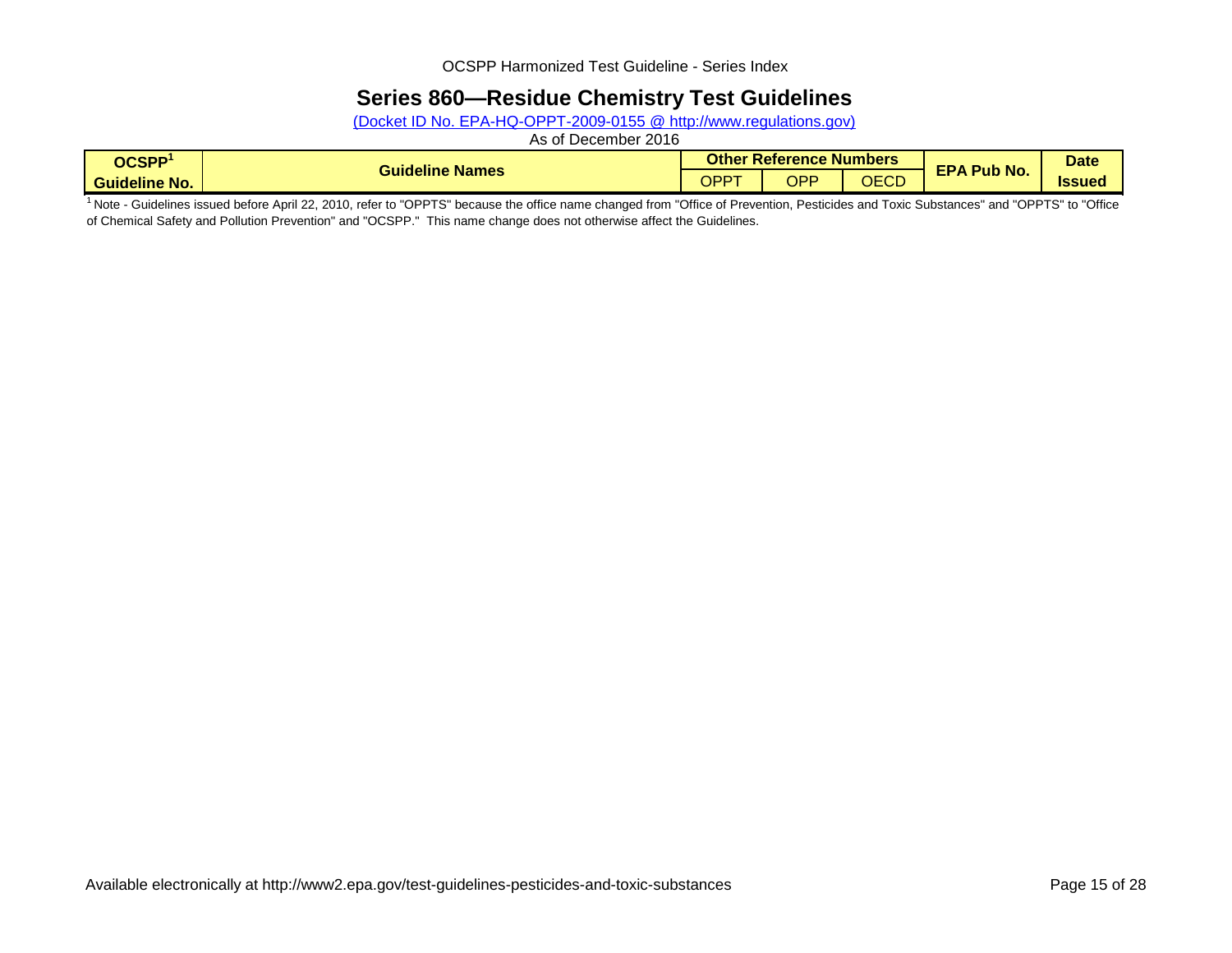## **Series 870—Health Effects Test Guidelines**

### [\(Docket ID No. EPA-HQ-OPPT-2009-0156 @ http://www.regulations.gov\)](http://www.regulations.gov/#!docketDetail;dct=FR+PR+N+O+SR;rpp=10;po=0;D=EPA-HQ-OPPT-2009-0156)

| OCSPP <sup>1</sup>   | <b>Guideline Names</b>                                                                                   | <b>Other Reference Numbers</b> |            |                       | <b>EPA Pub No.</b> | <b>Date</b>   |
|----------------------|----------------------------------------------------------------------------------------------------------|--------------------------------|------------|-----------------------|--------------------|---------------|
| <b>Guideline No.</b> |                                                                                                          | <b>OPPT</b>                    | <b>OPP</b> | <b>OECD</b>           |                    | <b>Issued</b> |
|                      | <b>Final 870 Test Guidelines</b>                                                                         |                                |            |                       |                    |               |
|                      | <b>Group A-Acute Toxicity Test Guidelines.</b>                                                           |                                |            |                       |                    |               |
|                      | 870.1000 Acute Toxicity Testing-Background                                                               | none                           | none       | none                  | 712-C-02-189       | Dec-02        |
|                      | 870.1100 Acute Oral Toxicity (AOT)                                                                       | 798.1175                       | $81 - 1$   | 401, 420,<br>423, 425 | 712-C-02-190       | Dec-02        |
|                      | - AOT Up-And-Down Procedure (Additional Guidance & Tools at http://www.epa.gov/oppfead1/harmonization/.) |                                |            |                       |                    |               |
|                      | 870.1200 Acute Dermal Toxicity                                                                           | 798.1100                       | $81 - 2$   | 402                   | 712-C-98-192       | Aug-98        |
|                      | 870.1300 Acute Inhalation Toxicity                                                                       | 798.1150                       | $81 - 3$   | 403                   | 712-C-98-193       | Aug-98        |
|                      | 870.1350 [Reserved]                                                                                      |                                |            |                       |                    |               |
|                      | 870.2400 Acute Eye Irritation                                                                            | 798.4500                       | $81 - 4$   | 405                   | 712-C-98-195       | Aug-98        |
|                      | 870.2500 Acute Dermal Irritation                                                                         | 798.4470                       | $81 - 5$   | 404                   | 712-C-98-196       | Aug-98        |
|                      | 870.2600 Skin Sensitization                                                                              | 798.4100                       | $81 - 6$   | 406                   | 712-C-03-197       | Mar-03        |
|                      |                                                                                                          |                                |            |                       |                    |               |
|                      | <b>Group B-Subchronic Toxicity Test Guidelines.</b>                                                      |                                |            |                       |                    |               |
|                      | 870.3050 Repeated Dose 28-day Oral Toxicity Study in Rodents                                             | none                           | none       | 407                   | 712-C-00-366       | <b>Jul-00</b> |
|                      | 870.3100 90-Day Oral Toxicity in Rodents                                                                 | 798.2650                       | $82 - 1$   | 408                   | 712-C-98-199       | Aug-98        |
|                      | 870.3150 90-Day Oral Toxicity in Nonrodents                                                              | none                           | $82 - 1$   | 409                   | 712-C-98-200       | Aug-98        |
|                      | 870.3200 21/28-Day Dermal Toxicity                                                                       | none                           | $82 - 2$   | 410                   | 712-C-98-201       | Aug-98        |
|                      | 870.3250 90-Day Dermal Toxicity                                                                          | 798.2250                       | $82 - 3$   | 411                   | 712-C-98-202       | Aug-98        |
|                      | 870.3465 90-Day Inhalation Toxicity                                                                      | 798.2450                       | $82 - 4$   | 413                   | 712-C-98-204       | Aug-98        |
|                      | 870.3500 [Reserved]                                                                                      |                                |            |                       |                    |               |
|                      | 870.3550 Reproduction/Development Toxicity Screening Test                                                | none                           | none       | 421                   | 712-C-00-367       | $Jul-00$      |
|                      | 870.3600 [Reserved]                                                                                      |                                |            |                       |                    |               |
|                      | 870.3650 Combined Repeated Dose Toxicity with the                                                        | none                           | none       | 422                   | 712-C-00-368       | $Jul-00$      |
|                      | Reproduction/Development Toxicity Screening Test                                                         |                                |            |                       |                    |               |
|                      | 870.3700 Prenatal Developmental Toxicity Study                                                           | 798.4900                       | $83 - 3$   | 414                   | 712-C-98-207       | Aug-98        |
|                      | 870.3800 Reproduction and Fertility Effects                                                              | 798.4700                       | $83 - 4$   | 416                   | 712-C-98-208       | Aug-98        |
|                      |                                                                                                          |                                |            |                       |                    |               |
|                      | <b>Group C--Chronic Toxicity Test Guidelines.</b>                                                        |                                |            |                       |                    |               |
|                      | 870.4100 Chronic Toxicity                                                                                | 798.3260                       | $83-1$     | 452                   | 712-C-98-210       | Aug-98        |
|                      | 870.4200 Carcinogenicity                                                                                 | 798.3300                       | 83-2       | 451                   | 712-C-98-211       | Aug-98        |
|                      | 870.4300 Combined Chronic Toxicity/Carcinogenicity                                                       | 798.3320                       | 83-5       | 453                   | 712-C-98-212       | Aug-98        |
|                      |                                                                                                          |                                |            |                       |                    |               |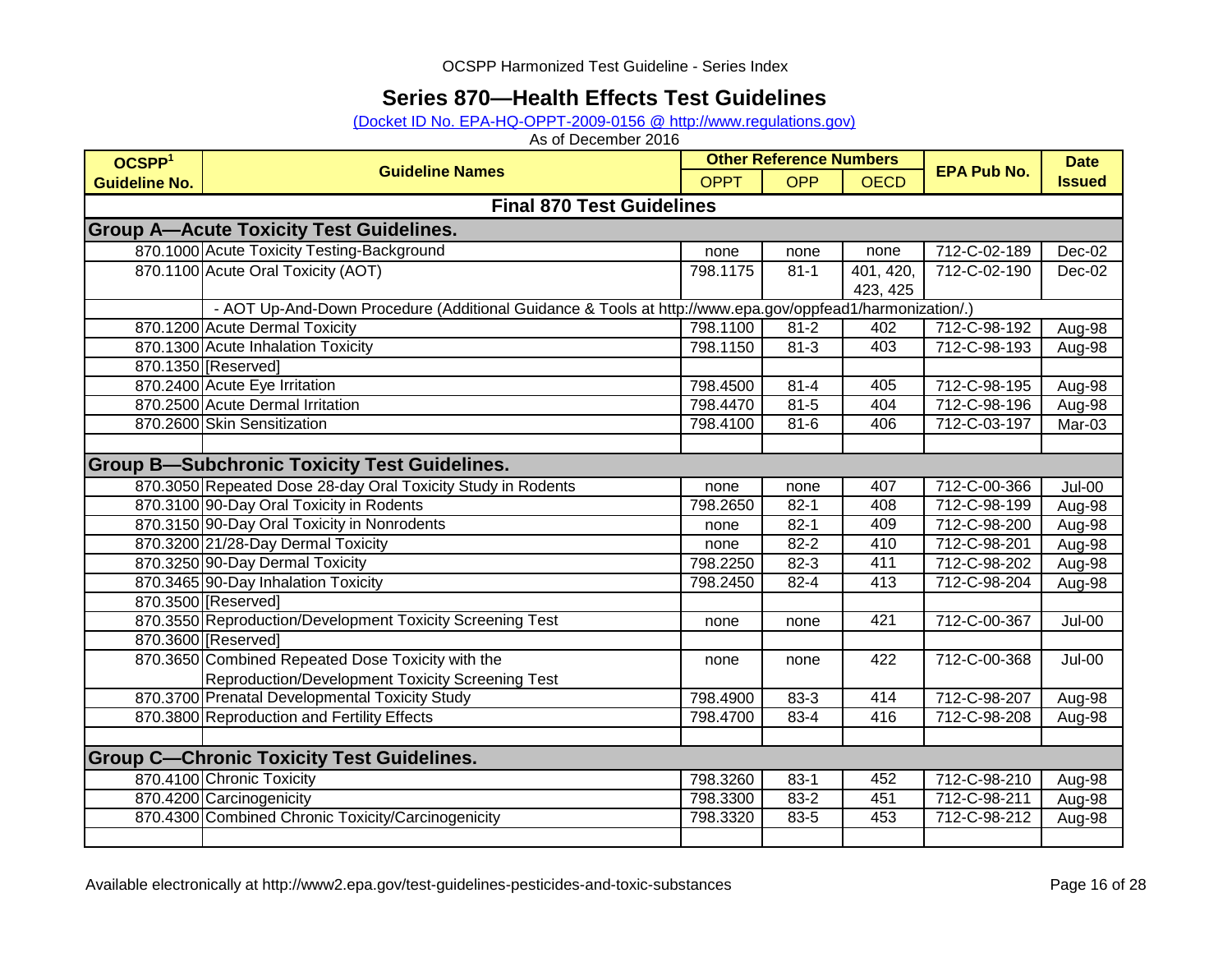## **Series 870—Health Effects Test Guidelines**

### (Docket ID No. EPA-HQ-OPPT-2009-0156 @ http://www.regulations.gov)

| OCSPP <sup>1</sup>                               | <b>Other Reference Numbers</b>                                       |             |            |             |                    | <b>Date</b>   |  |  |  |
|--------------------------------------------------|----------------------------------------------------------------------|-------------|------------|-------------|--------------------|---------------|--|--|--|
| <b>Guideline No.</b>                             | <b>Guideline Names</b>                                               | <b>OPPT</b> | <b>OPP</b> | <b>OECD</b> | <b>EPA Pub No.</b> | <b>Issued</b> |  |  |  |
| <b>Group D-Genetic Toxicity Test Guidelines.</b> |                                                                      |             |            |             |                    |               |  |  |  |
|                                                  | 870.5100 Bacterial Reverse Mutation Test                             | 798.5100,   | $84 - 2$   | 471         | 712-C-98-247       | Aug-98        |  |  |  |
|                                                  |                                                                      | 798.5265    |            |             |                    |               |  |  |  |
|                                                  | 870.5140 Gene Mutation in Aspergillus nidulans                       | 798.5140    | $84 - 2$   | none        | 712-C-98-215       | Aug-98        |  |  |  |
|                                                  | 870.5195 Mouse Biochemical Specific Locus Test                       | 798.5195    | $84-2$     | none        | 712-C-98-216       | Aug-98        |  |  |  |
|                                                  | 870.5200 Mouse Visible Specific Locus Test                           | 798.5200    | $84 - 2$   | none        | 712-C-98-217       | Aug-98        |  |  |  |
|                                                  | 870.5250 Gene Mutation in Neurospora crassa                          | 798.5250    | $84 - 2$   | none        | 712-C-98-218       | Aug-98        |  |  |  |
|                                                  | 870.5265 [Reserved]                                                  |             |            |             |                    |               |  |  |  |
|                                                  | 870.5275 Sex-linked Recessive Lethal Test in Drosophila melanogaster | 798.5275    | $84 - 2$   | 477         | 712-C-98-220       | Aug-98        |  |  |  |
|                                                  | 870.5300 In vitro Mammalian Cell Gene Mutation Test                  | 798.5300    | $84 - 2$   | 476         | 712-C-98-221       | Aug-98        |  |  |  |
|                                                  | 870.5375 In Vitro Mammalian Chromosome Aberration Test               | 798.5375    | $84 - 2$   | 473         | 712-C-98-223       | Aug-98        |  |  |  |
|                                                  | 870.5380 Mammalian Spermatogonial Chromosomal Aberration Test        | 798.5380    | $84 - 2$   | 483         | 712-C-98-224       | Aug-98        |  |  |  |
|                                                  | 870.5385 Mammalian Bone Marrow Chromosomal Aberration Test           | 798.5385    | $84 - 2$   | 475         | 712-C-98-225       | Aug-98        |  |  |  |
|                                                  | 870.5395 Mammalian Erythrocyte Micronucleus Test                     | 798.5395    | $84 - 2$   | 474         | 712-C-98-226       | Aug-98        |  |  |  |
|                                                  | 870.5450 Rodent Dominant Lethal Assay                                | 798.5450    | $84 - 2$   | 478         | 712-C-98-227       | Aug-98        |  |  |  |
|                                                  | 870.5460 Rodent Heritable Translocation Assays                       | 798.5460    | $84 - 2$   | 485         | 712-C-98-228       | Aug-98        |  |  |  |
|                                                  | 870.5500 Bacterial DNA Damage or Repair Tests                        | 798.5500    | $84 - 2$   | none        | 712-C-98-229       | Aug-98        |  |  |  |
|                                                  | 870.5550 Unscheduled DNA Synthesis in Mammalian Cells in Culture     | 798.5550    | 84-2       | 482         | 712-C-98-230       | Aug-98        |  |  |  |
|                                                  | 870.5575 Mitotic Gene Conversion in Saccharomyces cerevisiae         | 798.5575    | 84-2       | 481         | 712-C-98-232       | Aug-98        |  |  |  |
|                                                  | 870.5900 In Vitro Sister Chromatid Exchange Assay                    | 798.5900    | $84-2$     | 479         | 712-C-98-234       | Aug-98        |  |  |  |
|                                                  | 870.5915 In Vitro Sister Chromatid Exchange Assay                    | 798.5195    | 84-2       | none        | 712-C-98-235       | Aug-98        |  |  |  |
|                                                  |                                                                      |             |            |             |                    |               |  |  |  |
|                                                  | <b>Group E-Neurotoxicity Test Guidelines.</b>                        |             |            |             |                    |               |  |  |  |
|                                                  | 870.6100 Acute and 28-day Delayed Neurotoxicity of Organophosphorus  | 798.6450,   | $81 - 7,$  | 418, 419    | 712-C-98-237       | Aug-98        |  |  |  |
|                                                  | Substances                                                           | 798.6540,   | $82 - 5,$  |             |                    |               |  |  |  |
|                                                  |                                                                      | 798.6560    | $82 - 6$   |             |                    |               |  |  |  |
|                                                  | 870.6200 Neurotoxicity Screening Battery                             | 798.6050,   | $81 - 8$ , | 424         | 712-C-98-238       | Aug-98        |  |  |  |
|                                                  |                                                                      | 798.6200,   | $82 - 7,$  |             |                    |               |  |  |  |
|                                                  |                                                                      | 798.6400    | $83-1$     |             |                    |               |  |  |  |
|                                                  | 870.6300 Developmental Neurotoxicity Study                           | none        | 83-6       | none        | 712-C-98-239       | Aug-98        |  |  |  |
|                                                  | 870.6500 Schedule-Controlled Operant Behavior                        | 798.6500    | 85-5       | none        | 712-C-98-240       | Aug-98        |  |  |  |
|                                                  | 870.6850 Peripheral Nerve Function                                   | 798.6850    | 85-6       | none        | 712-C-98-241       | Aug-98        |  |  |  |
|                                                  | 870.6855 Neurophysiology: Sensory Evoked Potentials                  | 798.6855    | none       | none        | 712-C-98-242       | Aug-98        |  |  |  |
|                                                  |                                                                      |             |            |             |                    |               |  |  |  |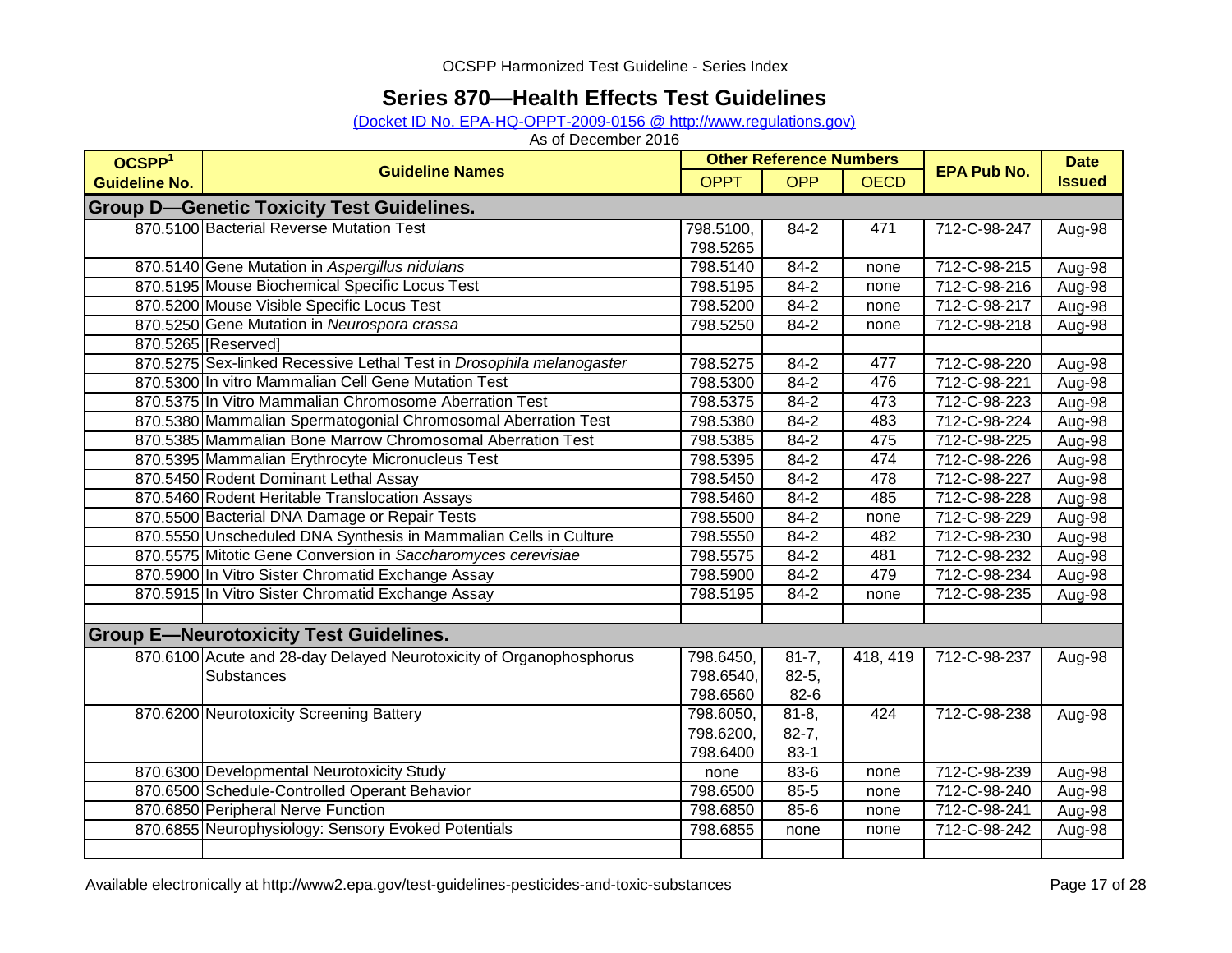## **Series 870—Health Effects Test Guidelines**

(Docket ID No. EPA-HQ-OPPT-2009-0156 @ http://www.regulations.gov)

| OCSPP <sup>1</sup>   | <b>Guideline Names</b>                                                                                                                                   | <b>Other Reference Numbers</b> |            |             | <b>EPA Pub No.</b> | <b>Date</b>   |
|----------------------|----------------------------------------------------------------------------------------------------------------------------------------------------------|--------------------------------|------------|-------------|--------------------|---------------|
| <b>Guideline No.</b> |                                                                                                                                                          | <b>OPPT</b>                    | <b>OPP</b> | <b>OECD</b> |                    | <b>Issued</b> |
|                      | <b>Group F-Special Studies Test Guidelines.</b>                                                                                                          |                                |            |             |                    |               |
|                      | 870.7200 Companion Animal Safety                                                                                                                         | none                           | none       | none        | 712-C-98-349       | Aug-98        |
|                      | 870.7485 Metabolism and Pharmacokinetics                                                                                                                 | 798.7485                       | $85 - 1$   | 417         | 712-C-95-244       | Aug-98        |
|                      | 870.7600 Dermal Penetration                                                                                                                              | none                           | $85 - 3$   | none        | 712-C-98-350       | Aug-98        |
|                      | 870.7800 Immunotoxicity                                                                                                                                  | none                           | $85 - 7$   | none        | 712-C-98-351       | Aug-98        |
|                      |                                                                                                                                                          |                                |            |             |                    |               |
|                      | <b>Group G-Health Effects Chemical-Specific Test Guidelines.</b>                                                                                         |                                |            |             |                    |               |
|                      | 870.8223 [Reserved]                                                                                                                                      |                                |            |             |                    |               |
|                      | 870.8245 [Reserved]                                                                                                                                      |                                |            |             |                    |               |
|                      | 870.8300 [Reserved]                                                                                                                                      |                                |            |             |                    |               |
|                      | 870.8320 [Reserved]                                                                                                                                      |                                |            |             |                    |               |
|                      | 870.8340 [Reserved]                                                                                                                                      |                                |            |             |                    |               |
|                      | 870.8355 Combined Chronic Toxicity/Carcinogenicity Testing of Respirable                                                                                 | 798.3320                       | none       | none        | 712-C-01-352       | <b>Jul-01</b> |
|                      | <b>Fibrous Particles</b>                                                                                                                                 |                                |            |             |                    |               |
|                      | 870.8360 [Reserved]                                                                                                                                      |                                |            |             |                    |               |
|                      | 870.8380 [Reserved]                                                                                                                                      |                                |            |             |                    |               |
|                      | 870.8500 [Reserved]                                                                                                                                      |                                |            |             |                    |               |
|                      | 870.8600 [Reserved]                                                                                                                                      |                                |            |             |                    |               |
|                      | 870.8700 [Reserved]                                                                                                                                      |                                |            |             |                    |               |
|                      | 870.8800 [Reserved]                                                                                                                                      |                                |            |             |                    |               |
|                      |                                                                                                                                                          |                                |            |             |                    |               |
|                      | <b>DRAFT 870 Test Guidelines</b>                                                                                                                         |                                |            |             |                    |               |
|                      | Please note, those guidelines labeled as "Public Draft" are are not yet available in final form. Although you may consult these guidelines, please check |                                |            |             |                    |               |
|                      | with the appropriate office before you use a draft guideline to generate data for submission to EPA under FIFRA, FFDCA or TSCA.                          |                                |            |             |                    |               |
|                      | 870.1350 Acute Inhalation Toxicity with Histopathology                                                                                                   | none                           | none       | none        | 712-C-96-291       | Jun-96        |
|                      | 870.3500 Preliminary Developmental Toxicity Screen                                                                                                       | none                           | none       | none        | 712-C-96-205       | Jun-96        |
|                      | 870.3600 Inhalation Developmental Toxicity Study                                                                                                         | none                           | none       | none        | 712-C-96-206       | Jun-96        |
|                      | 870.5265 The Salmonella typhimurium Reverse Mutation Assay                                                                                               | none                           | none       | none        | 712-C-96-219       | Jun-96        |
|                      | 870.8223 Pharmacokinetic Test                                                                                                                            | none                           | none       | none        | 712-C-96-250       | Jun-96        |
|                      | 870.8245 Dermal Pharmacokinetics of DGBE and DGBA                                                                                                        | none                           | none       | none        | 712-C-96-251       | Jun-96        |
|                      | 870.8300 Dermal Absorption for Compounds that are Volatile and Metabolized                                                                               | none                           | none       | none        | 712-C-96-252       | Jun-96        |
|                      | to Carbon Dioxide                                                                                                                                        |                                |            |             |                    |               |
|                      | 870.8320 Oral/Dermal Pharmacokinetics                                                                                                                    | none                           | none       | none        | 712-C-96-253       | Jun-96        |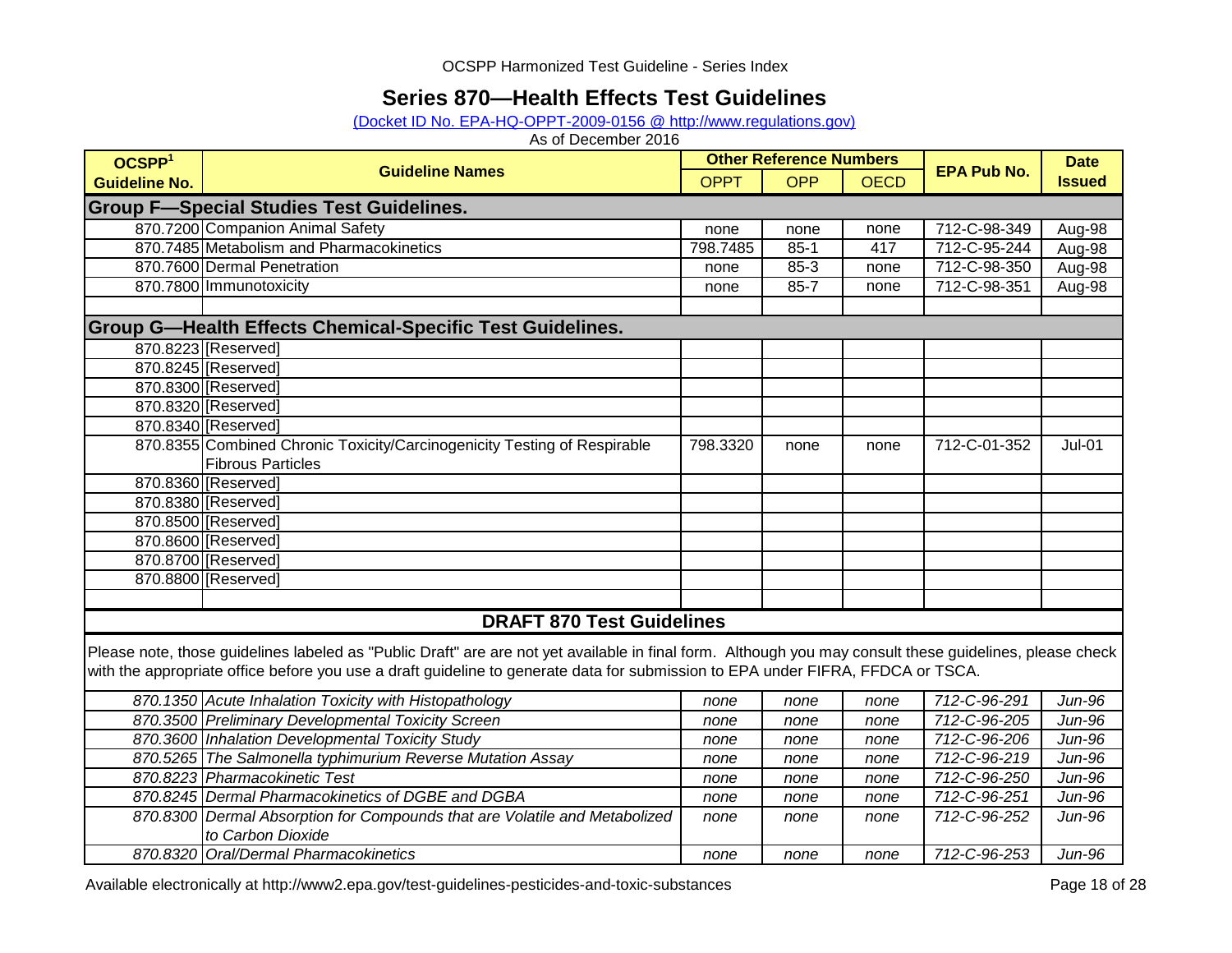## **Series 870—Health Effects Test Guidelines**

### (Docket ID No. EPA-HQ-OPPT-2009-0156 @ http://www.regulations.gov)

As of December 2016

| OCSPP <sup>1</sup>   | <b>Guideline Names</b>                                               |      | <b>Other Reference Numbers</b> |             | <b>Date</b>        |               |
|----------------------|----------------------------------------------------------------------|------|--------------------------------|-------------|--------------------|---------------|
| <b>Guideline No.</b> |                                                                      | OPPT | <b>OPP</b>                     | <b>OECD</b> | <b>EPA Pub No.</b> | <b>Issued</b> |
|                      | 870.8340 Oral and Inhalation Pharmacokinetic Test                    | none | none                           | none        | 712-C-96-254       | Jun-96        |
|                      | 870.8360 Pharmacokinetics of Isopropanal                             | none | none                           | none        | 712-C-96-255       | Jun-96        |
|                      | 870.8380 Inhalation and Dermal Pharmacokinetics of Commercial Hexane | none | none                           | none        | 712-C-96-256       | Jun-96        |
|                      | 870.8500 Toxicokinetic Test                                          | none | none                           | none        | 712-C-96-257       | Jun-96        |
|                      | 870.8600 Developmental Neurotoxicity Screen                          | none | none                           | none        | 712-C-96-258       | Jun-96        |
|                      | 870.8700 Subchronic Oral Toxicity Test                               | none | none                           | none        | 712-C-96-259       | Jun-96        |
|                      | 870.8800 Morphologic Transformation of Cells in Culture              | none | none                           | none        | 712-C-96-260       | Jun-96        |
|                      |                                                                      |      |                                |             |                    |               |

#### **What does "[Reserved]" mean?**

We use the phrase "[Reserved]" in the title column as a placeholder whenever the number has been assigned, but the FINAL Guideline has not yet been issued.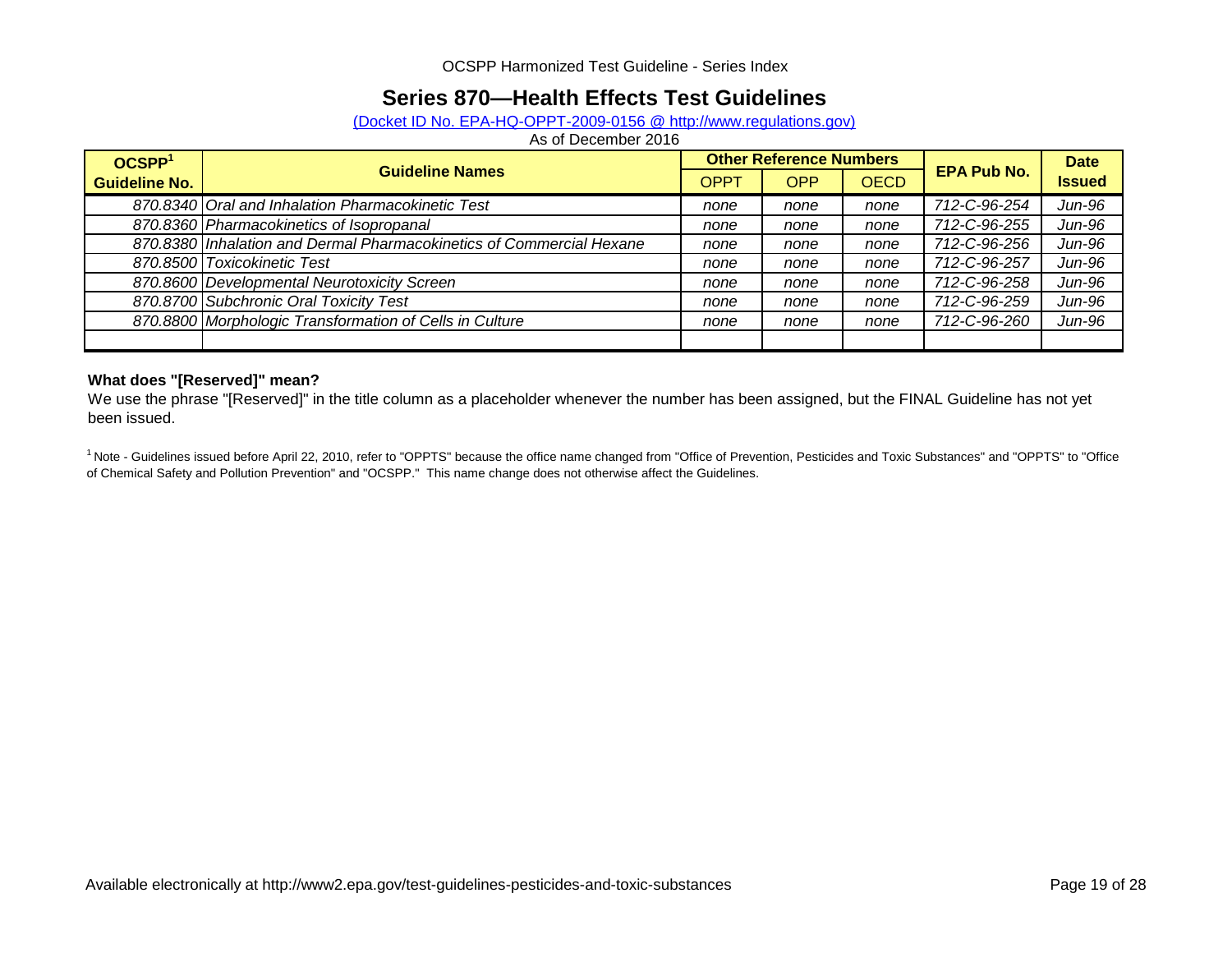### **Series 875—Occupational and Residential Exposure Test Guidelines**

#### [\(Docket ID No. EPA-HQ-OPPT-2009-0157 @ http://www.regulations.gov\)](http://www.regulations.gov/#!docketDetail;dct=FR+PR+N+O+SR;rpp=10;so=ASC;sb=docId;po=0;D=EPA-HQ-OPPT-2009-0157)

As of December 2016

| OCSPP <sup>1</sup>               | <b>Guideline Names</b>                                                                                                                                                                                                                                                                      |             | <b>Other Reference Numbers</b> |             | <b>EPA Pub No.</b> | <b>Date</b>   |  |  |
|----------------------------------|---------------------------------------------------------------------------------------------------------------------------------------------------------------------------------------------------------------------------------------------------------------------------------------------|-------------|--------------------------------|-------------|--------------------|---------------|--|--|
| <b>Guideline No.</b>             |                                                                                                                                                                                                                                                                                             | <b>OPPT</b> | <b>OPP</b>                     | <b>OECD</b> |                    | <b>Issued</b> |  |  |
| <b>Final 875 Test Guidelines</b> |                                                                                                                                                                                                                                                                                             |             |                                |             |                    |               |  |  |
|                                  | <b>Group A-Applicator Exposure Monitoring Test Guidelines.</b>                                                                                                                                                                                                                              |             |                                |             |                    |               |  |  |
|                                  | 875.1000 Background for Application Exposure Monitoring Test Guidelines                                                                                                                                                                                                                     | none        | 230                            | none        | 712-C-96-261       | Feb-96        |  |  |
|                                  | 875.1100 Dermal Exposure-Outdoor                                                                                                                                                                                                                                                            | none        | 231                            | none        | 712-C-96-262       | Feb-96        |  |  |
|                                  | 875.1200 Dermal Exposure-Indoor                                                                                                                                                                                                                                                             | none        | 233                            | none        | 712-C-96-209       | Feb-96        |  |  |
|                                  | 875.1300 Inhalation Exposure-Outdoor                                                                                                                                                                                                                                                        | none        | 232                            | none        | 712-C-96-263       | Feb-96        |  |  |
|                                  | 875.1400 Inhalation Exposure-Indoor                                                                                                                                                                                                                                                         | none        | 234                            | none        | 712-C-96-213       | Feb-96        |  |  |
|                                  | 875.1500 Biological Monitoring                                                                                                                                                                                                                                                              | none        | 235                            | none        | 712-C-96-264       | Feb-96        |  |  |
|                                  | 875.1600 Application Exposure Monitoring Data Reporting                                                                                                                                                                                                                                     | none        | 236                            | none        | 712-C-96-265       | Feb-96        |  |  |
|                                  |                                                                                                                                                                                                                                                                                             |             |                                |             |                    |               |  |  |
|                                  | <b>Group B-Postapplication Exposure Monitoring Test Guidelines.</b>                                                                                                                                                                                                                         |             |                                |             |                    |               |  |  |
|                                  | 875.2000 Background for Postapplication Exposure Monitoring Test Guidelines                                                                                                                                                                                                                 | none        | 130, 131                       | none        | 712-C-96-266       | Feb-96        |  |  |
|                                  | 875.2100 Foliar Dislodgeable Residue Dissipation                                                                                                                                                                                                                                            | none        | 132-1                          | none        | 712-C-96-267       | Feb-96        |  |  |
|                                  | 875.2200 Soil Residue Dissipation                                                                                                                                                                                                                                                           | none        | 132-1                          | none        | 712-C-96-243       | Feb-96        |  |  |
|                                  | 875.2400 Dermal Exposure                                                                                                                                                                                                                                                                    | none        | $133 - 3$                      | none        | 712-C-96-269       | Feb-96        |  |  |
|                                  | 875.2500 Inhalation Exposure                                                                                                                                                                                                                                                                | none        | 133-4                          | none        | 712-C-96-270       | Feb-96        |  |  |
|                                  | 875.2600 Biological Monitoring                                                                                                                                                                                                                                                              | none        | 235                            | none        | 712-C-96-271       | Feb-96        |  |  |
|                                  | 875.2800 Descriptions of Human Activity                                                                                                                                                                                                                                                     | none        | 133-1                          | none        | 712-C-96-283       | Feb-96        |  |  |
|                                  | 875.2900 Data Reporting and Calculations                                                                                                                                                                                                                                                    | none        | 134                            | none        | 712-C-96-272       | Feb-96        |  |  |
|                                  |                                                                                                                                                                                                                                                                                             |             |                                |             |                    |               |  |  |
|                                  | <b>DRAFT 875 Test Guidelines</b>                                                                                                                                                                                                                                                            |             |                                |             |                    |               |  |  |
|                                  | Please note, those guidelines labeled as "Public Draft" are are not yet available in final form. Although you may consult these guidelines, please check<br>with the appropriate office before you use a draft guideline to generate data for submission to EPA under FIFRA, FFDCA or TSCA. |             |                                |             |                    |               |  |  |
|                                  | None.                                                                                                                                                                                                                                                                                       |             |                                |             |                    |               |  |  |
|                                  |                                                                                                                                                                                                                                                                                             |             |                                |             |                    |               |  |  |

#### **What does "[Reserved]" mean?**

We use the phrase "[Reserved]" in the title column as a placeholder whenever the number has been assigned, but the FINAL Guideline has not yet been issued.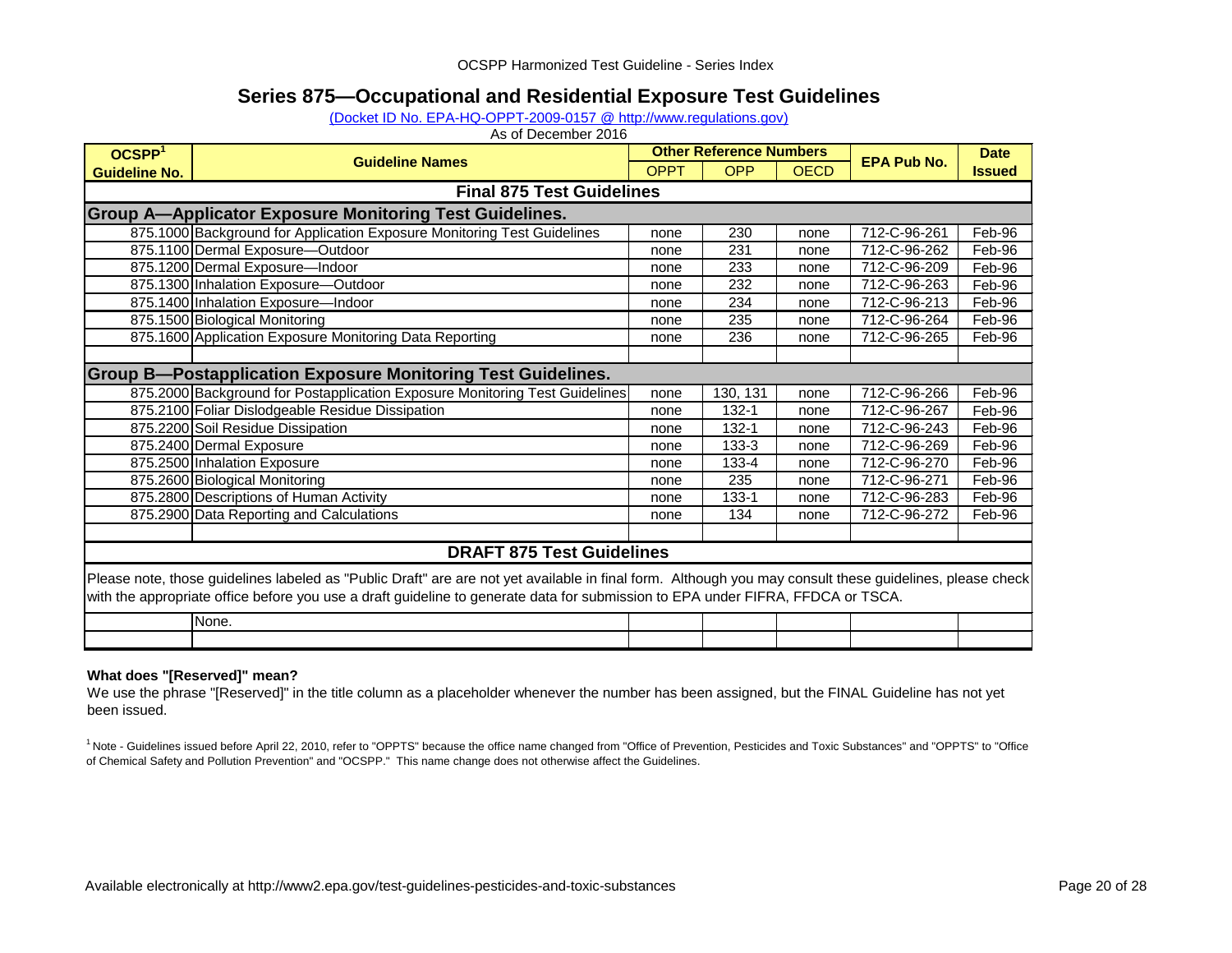## **Series 880—Biochemicals Test Guidelines**

### [\(Docket ID No. EPA-HQ-OPPT-2009-0158 @ http://www.regulations.gov\)](http://www.regulations.gov/#!docketDetail;dct=FR+PR+N+O+SR;rpp=10;po=0;D=EPA-HQ-OPPT-2009-0158)

As of December 2016

| OCSPP <sup>1</sup>                                                                                                                                                                                                                                                                          | <b>Guideline Names</b>                                                        |             | <b>Other Reference Numbers</b> |             | <b>Date</b>        |               |  |  |  |  |
|---------------------------------------------------------------------------------------------------------------------------------------------------------------------------------------------------------------------------------------------------------------------------------------------|-------------------------------------------------------------------------------|-------------|--------------------------------|-------------|--------------------|---------------|--|--|--|--|
| <b>Guideline No.</b>                                                                                                                                                                                                                                                                        |                                                                               | <b>OPPT</b> | <b>OPP</b>                     | <b>OECD</b> | <b>EPA Pub No.</b> | <b>Issued</b> |  |  |  |  |
|                                                                                                                                                                                                                                                                                             | <b>Final 880 Test Guidelines</b>                                              |             |                                |             |                    |               |  |  |  |  |
|                                                                                                                                                                                                                                                                                             | <b>Group A-Product Analysis Test Guidelines.</b>                              |             |                                |             |                    |               |  |  |  |  |
|                                                                                                                                                                                                                                                                                             | 880.1100 Product Identity and Composition                                     | none        | 151-10                         | none        | 712-C-96-273       | Feb-96        |  |  |  |  |
|                                                                                                                                                                                                                                                                                             | 880.1200 Description of Starting Materials, Production and Formulation        | none        | 151-11                         | none        | 712-C-96-274       | Feb-96        |  |  |  |  |
|                                                                                                                                                                                                                                                                                             | <b>Process</b>                                                                |             |                                |             |                    |               |  |  |  |  |
|                                                                                                                                                                                                                                                                                             | 880.1400 Discussion of Formation of Impurities                                | none        | 151-12                         | none        | 712-C-96-275       | Feb-96        |  |  |  |  |
|                                                                                                                                                                                                                                                                                             |                                                                               |             |                                |             |                    |               |  |  |  |  |
|                                                                                                                                                                                                                                                                                             | <b>Group B-Toxicology Test Guidelines.</b>                                    |             |                                |             |                    |               |  |  |  |  |
|                                                                                                                                                                                                                                                                                             | 880.3550 Immunotoxicity                                                       | none        | 152-18                         | none        | 712-C-96-280       | Feb-96        |  |  |  |  |
|                                                                                                                                                                                                                                                                                             | 880.3800 Immune Response                                                      | none        | 152-24                         | none        | 712-C-96-281       | Feb-96        |  |  |  |  |
|                                                                                                                                                                                                                                                                                             |                                                                               |             |                                |             |                    |               |  |  |  |  |
|                                                                                                                                                                                                                                                                                             | <b>Group C-Nontarget Organisms and Environmental Testing Test Guidelines.</b> |             |                                |             |                    |               |  |  |  |  |
|                                                                                                                                                                                                                                                                                             | 880.4350 Nontarget Insect Testing                                             | none        | 154-11                         | none        | 712-C-96-285       | Feb-96        |  |  |  |  |
|                                                                                                                                                                                                                                                                                             | 880.4425 Dispenser Water Leaching                                             | none        | 155-5                          | none        | 712-C-96-286       | Feb-96        |  |  |  |  |
|                                                                                                                                                                                                                                                                                             |                                                                               |             |                                |             |                    |               |  |  |  |  |
|                                                                                                                                                                                                                                                                                             | <b>DRAFT 880 Test Guidelines</b>                                              |             |                                |             |                    |               |  |  |  |  |
| Please note, those guidelines labeled as "Public Draft" are are not yet available in final form. Although you may consult these guidelines, please check<br>with the appropriate office before you use a draft guideline to generate data for submission to EPA under FIFRA, FFDCA or TSCA. |                                                                               |             |                                |             |                    |               |  |  |  |  |
|                                                                                                                                                                                                                                                                                             | None.                                                                         |             |                                |             |                    |               |  |  |  |  |
|                                                                                                                                                                                                                                                                                             |                                                                               |             |                                |             |                    |               |  |  |  |  |

#### **What does "[Reserved]" mean?**

We use the phrase "[Reserved]" in the title column as a placeholder whenever the number has been assigned, but the FINAL Guideline has not yet been issued.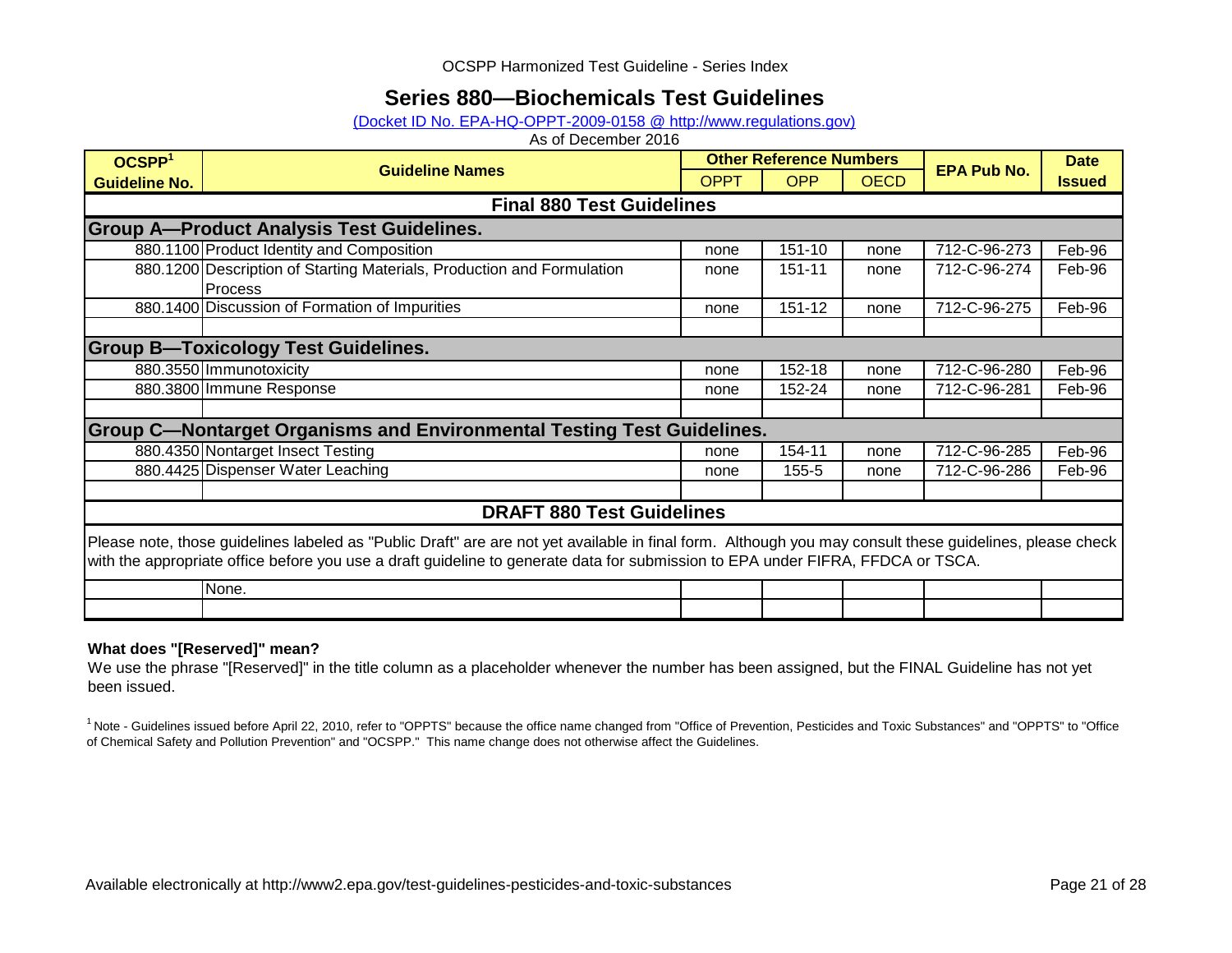## **Series 885—Microbial Pesticide Test Guidelines**

[\(Docket ID No. EPA-HQ-OPPT-2009-0159 @ http://www.regulations.gov\)](http://www.regulations.gov/#!docketDetail;dct=FR+PR+N+O+SR;rpp=10;po=0;D=EPA-HQ-OPPT-2009-0159)

As of December 2016

| OCSPP <sup>1</sup>               | <b>Guideline Names</b>                                                     | <b>Other Reference Numbers</b> |            |             | <b>EPA Pub No.</b>                                           | <b>Date</b>   |  |  |
|----------------------------------|----------------------------------------------------------------------------|--------------------------------|------------|-------------|--------------------------------------------------------------|---------------|--|--|
| <b>Guideline No.</b>             |                                                                            | <b>OPPT</b>                    | <b>OPP</b> | <b>OECD</b> |                                                              | <b>Issued</b> |  |  |
| <b>Final 885 Test Guidelines</b> |                                                                            |                                |            |             |                                                              |               |  |  |
|                                  | 885.0001 Overview for Microbial Pest Control Agents                        | none                           | 150A       | none        | 712-C-96-280                                                 | Feb-96        |  |  |
|                                  |                                                                            |                                |            |             |                                                              |               |  |  |
|                                  | <b>Group A-Product Analysis Test Guidelines.</b>                           |                                |            |             |                                                              |               |  |  |
|                                  | 885.1100 Product Identity                                                  | none                           | 151A-10    | none        | 712-C-96-273                                                 | Feb-96        |  |  |
|                                  | 885.1200 Manufacturing Process                                             | none                           | 151A-11    | none        | 712-C-96-293                                                 | Feb-96        |  |  |
|                                  | 885.1250 Deposition of Sample - Nationally Recognized Culture Collection   | none                           | 151A-11    | none        | 712-C-12-027                                                 | Apr-12        |  |  |
|                                  | 885.1300 Discussion of Formation of Unintentional Ingredients              | none                           | 151A-01    | none        | 712-C-96-294                                                 | Feb-96        |  |  |
|                                  | 885.1400 Analysis of Samples                                               | none                           | 151A-13    | none        | 712-C-96-295                                                 | Feb-96        |  |  |
|                                  | 885.1500 Certification of Limits                                           | none                           | 151A-15    | none        | 712-C-96-296                                                 | Feb-96        |  |  |
|                                  |                                                                            |                                |            |             |                                                              |               |  |  |
|                                  | <b>Group B-Residues Test Guidelines.</b>                                   |                                |            |             |                                                              |               |  |  |
|                                  | 885.2000 Background for Residue Analysis of Microbial Pest Control Agents  | none                           | 153A-1     | none        | 712-C-96-299                                                 | Feb-96        |  |  |
|                                  | 885.2100 Chemical Identity                                                 | none                           | 153A-4     | none        | 712-C-96-300                                                 | Feb-96        |  |  |
|                                  | 885.2200 Nature of the Residue in Plants                                   | none                           | 153A-6     | none        | 712-C-96-302                                                 | Feb-96        |  |  |
|                                  | 885.2250 Nature of the Residue in Animals                                  | none                           | 153A-7     | none        | 712-C-96-303                                                 | Feb-96        |  |  |
|                                  | 885.2300 Analytical Methods-Plants                                         | none                           | 153A-8a    | none        | 712-C-96-304                                                 | Feb-96        |  |  |
|                                  | 885.2350 Analytical Methods-Animals                                        | none                           | 153A-8b    | none        | 712-C-96-305                                                 | Feb-96        |  |  |
|                                  |                                                                            |                                |            |             | Document incorrectly says publication Number ends in "-304". |               |  |  |
|                                  | 885.2400 Storage Stability                                                 | none                           | 153A-9     | none        | 712-C-96-306                                                 | Feb-96        |  |  |
|                                  | 885.2500 Magnitude of Residues in Plants                                   | none                           | 153A-10    | none        | 712-C-96-307                                                 | Feb-96        |  |  |
|                                  | 885.2550 Magnitude of Residues in Meat, Milk, Poultry, Eggs                | none                           | 153A-11    | none        | 712-C-96-308                                                 | Feb-96        |  |  |
|                                  | 885.2600 Magnitude of Residues in Potable Water, Fish, and Irrigated Crops | none                           | 153A-01    | none        | 712-C-96-309                                                 | Feb-96        |  |  |
|                                  |                                                                            |                                |            |             |                                                              |               |  |  |
|                                  | <b>Group C-Toxicology Test Guidelines.</b>                                 |                                |            |             |                                                              |               |  |  |
|                                  | 885.3000 Background-Mammalian Toxicity/Pathogenicity/Infectivity           | none                           | 152A-1     | none        | 712-C-96-314                                                 | Feb-96        |  |  |
|                                  | 885.3050 Acute Oral Toxicity/Pathogenicity                                 | none                           | 152A-10    | none        | 712-C-96-315                                                 | Feb-96        |  |  |
|                                  | 885.3100 Acute Dermal Toxicity/Pathology                                   | none                           | $152A-11$  | none        | 712-C-96-316                                                 | Feb-96        |  |  |
|                                  | 885.3150 Acute Pulmonary Toxicity/Pathogenicity                            | none                           | $152A-12$  | none        | 712-C-96-317                                                 | Feb-96        |  |  |
|                                  |                                                                            |                                |            |             | Document incorrectly says publication Number ends in "-318". |               |  |  |
|                                  | 885.3200 Acute Injection Toxicity/Pathogenicity                            | none                           | 152A-13    | none        | 712-C-96-318                                                 | Feb-96        |  |  |
|                                  | 885.3400 Hypersensitivity Incidents                                        | none                           | 152A-15    | none        | 712-C-96-320                                                 | Feb-96        |  |  |
|                                  | 885.3500 Cell Culture                                                      | none                           | 152A-16    | none        | 712-C-96-321                                                 | Feb-96        |  |  |
|                                  | 885.3550 Acute Toxicology, Tier II                                         | none                           | 152A-20    | none        | 712-C-96-322                                                 | Feb-96        |  |  |

Available electronically at http://www2.epa.gov/test-guidelines-pesticides-and-toxic-substances Page 22 of 28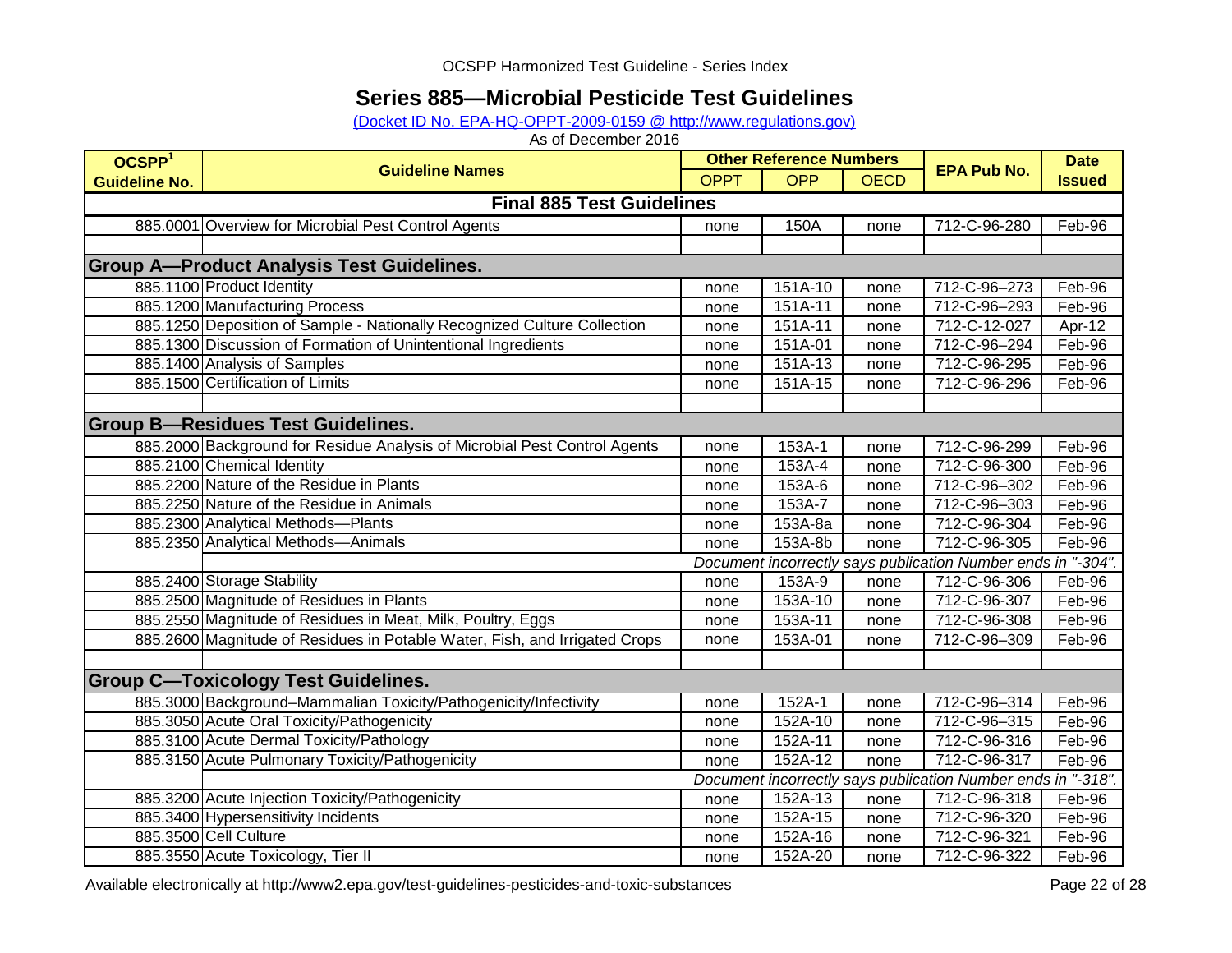## **Series 885—Microbial Pesticide Test Guidelines**

(Docket ID No. EPA-HQ-OPPT-2009-0159 @ http://www.regulations.gov)

| OCSPP <sup>1</sup>   |                                                                                                                                                                                                                                                                                             |                                                              | <b>Other Reference Numbers</b> |      | <b>Date</b>        |               |  |  |  |  |
|----------------------|---------------------------------------------------------------------------------------------------------------------------------------------------------------------------------------------------------------------------------------------------------------------------------------------|--------------------------------------------------------------|--------------------------------|------|--------------------|---------------|--|--|--|--|
| <b>Guideline No.</b> | <b>Guideline Names</b>                                                                                                                                                                                                                                                                      | <b>OPPT</b>                                                  | <b>OPP</b><br><b>OECD</b>      |      | <b>EPA Pub No.</b> | <b>Issued</b> |  |  |  |  |
|                      | 885.3600 Subchronic Toxicity/Pathogenicity                                                                                                                                                                                                                                                  | none                                                         | 152A-21                        | none | 712-C-96-323       | Feb-96        |  |  |  |  |
|                      |                                                                                                                                                                                                                                                                                             | Document incorrectly says publication Number ends in "-232". |                                |      |                    |               |  |  |  |  |
|                      | 885.3650 Reproductive/Fertility Effects                                                                                                                                                                                                                                                     | none                                                         | 152A-30                        | none | 712-C-96-324       | Feb-96        |  |  |  |  |
|                      |                                                                                                                                                                                                                                                                                             |                                                              |                                |      |                    |               |  |  |  |  |
|                      | <b>Group D-Nontarget Organism and Environmental Expression Test Guidelines.</b>                                                                                                                                                                                                             |                                                              |                                |      |                    |               |  |  |  |  |
|                      | 885.4000 Background for Nontarget Organism Testing of Microbial Pest                                                                                                                                                                                                                        | none                                                         | $154A-1,$                      | none | 712-C-96-328       | Feb-96        |  |  |  |  |
|                      | <b>Control Agents</b>                                                                                                                                                                                                                                                                       |                                                              | 154A-2,                        |      |                    |               |  |  |  |  |
|                      |                                                                                                                                                                                                                                                                                             |                                                              | 154A-3,                        |      |                    |               |  |  |  |  |
|                      |                                                                                                                                                                                                                                                                                             |                                                              | 154A-4,                        |      |                    |               |  |  |  |  |
|                      |                                                                                                                                                                                                                                                                                             |                                                              | 154A-5                         |      |                    |               |  |  |  |  |
|                      | 885.4050 Avian Oral, Tier I                                                                                                                                                                                                                                                                 | none                                                         | 154A-16                        | none | 712-C-96-329       | Feb-96        |  |  |  |  |
|                      | 885.4100 Avian Inhalation Test, Tier I                                                                                                                                                                                                                                                      | none                                                         | 154A-17                        | none | 712-C-96-330       | Feb-96        |  |  |  |  |
|                      | 885.4150 Wild Mammal Testing, Tier I                                                                                                                                                                                                                                                        | none                                                         | 154A-18                        | none | 712-C-96-331       | Feb-96        |  |  |  |  |
|                      | 885.4200 Freshwater Fish Testing, Tier I                                                                                                                                                                                                                                                    | none                                                         | 154A-19                        | none | 712-C-96-332       | Feb-96        |  |  |  |  |
|                      | 885.4240 Freshwater Aquatic Invertebrate Testing, Tier I                                                                                                                                                                                                                                    | none                                                         | 154A-20                        | none | 712-C-96-333       | Feb-96        |  |  |  |  |
|                      | 885.4280 Estuarine and Marine Animal Testing, Tier I                                                                                                                                                                                                                                        | none                                                         | 154A-21                        | none | 712-C-96-334       | Feb-96        |  |  |  |  |
|                      | 885.4300 Nontarget Plant Studies, Tier I                                                                                                                                                                                                                                                    | none                                                         | 154A-22                        | none | 712-C-96-335       | Feb-96        |  |  |  |  |
|                      | 885.4340 Nontarget Insect Testing, Tier I                                                                                                                                                                                                                                                   | none                                                         | 154A-23                        | none | 712-C-96-336       | Feb-96        |  |  |  |  |
|                      | 885.4380 Honey Bee Testing, Tier I                                                                                                                                                                                                                                                          | none                                                         | 154A-24                        | none | 712-C-96-337       | Feb-96        |  |  |  |  |
|                      | 885.4600 Avian Chronic Pathogenicity and Reproduction Test, Tier III                                                                                                                                                                                                                        | none                                                         | 154A-26                        | none | 712-C-96-342       | Feb-96        |  |  |  |  |
|                      | 885.4650 Aquatic Invertebrate Range Testing, Tier III                                                                                                                                                                                                                                       | none                                                         | 154A-27                        | none | 712-C-96-343       | Feb-96        |  |  |  |  |
|                      | 885.4700 Fish Life Cycle Studies, Tier III                                                                                                                                                                                                                                                  | none                                                         | 154A-28                        | none | 712-C-96-344       | Feb-96        |  |  |  |  |
|                      | 885.4750 Aquatic Ecosystem Test                                                                                                                                                                                                                                                             | none                                                         | 154A-29                        | none | 712-C-96-345       | Feb-96        |  |  |  |  |
|                      |                                                                                                                                                                                                                                                                                             |                                                              |                                |      |                    |               |  |  |  |  |
|                      | <b>Group E-Environmental Expression Test Guidelines.</b>                                                                                                                                                                                                                                    |                                                              |                                |      |                    |               |  |  |  |  |
|                      | 885.5000 Background for Microbial Pesticides Testing                                                                                                                                                                                                                                        | none                                                         | 155A-1,2                       | none | 712-C-96-056       | Feb-96        |  |  |  |  |
|                      | 885.5200 Expression in a Terrestrial Environment                                                                                                                                                                                                                                            | none                                                         | 155A-10                        | none | 712-C-96-338       | Feb-96        |  |  |  |  |
|                      | 885.5300 Expression in a Freshwater Environment                                                                                                                                                                                                                                             | none                                                         | 155A-11                        | none | 712-C-96-339       | Feb-96        |  |  |  |  |
|                      | 885.5400 Expression in a Marine or Estuarine Environment                                                                                                                                                                                                                                    | none                                                         | 155A-12                        | none | 712-C-96-312       | Feb-96        |  |  |  |  |
|                      |                                                                                                                                                                                                                                                                                             |                                                              |                                |      |                    |               |  |  |  |  |
|                      | <b>DRAFT 885 Test Guidelines</b>                                                                                                                                                                                                                                                            |                                                              |                                |      |                    |               |  |  |  |  |
|                      | Please note, those guidelines labeled as "Public Draft" are are not yet available in final form. Although you may consult these guidelines, please check<br>with the appropriate office before you use a draft guideline to generate data for submission to EPA under FIFRA, FFDCA or TSCA. |                                                              |                                |      |                    |               |  |  |  |  |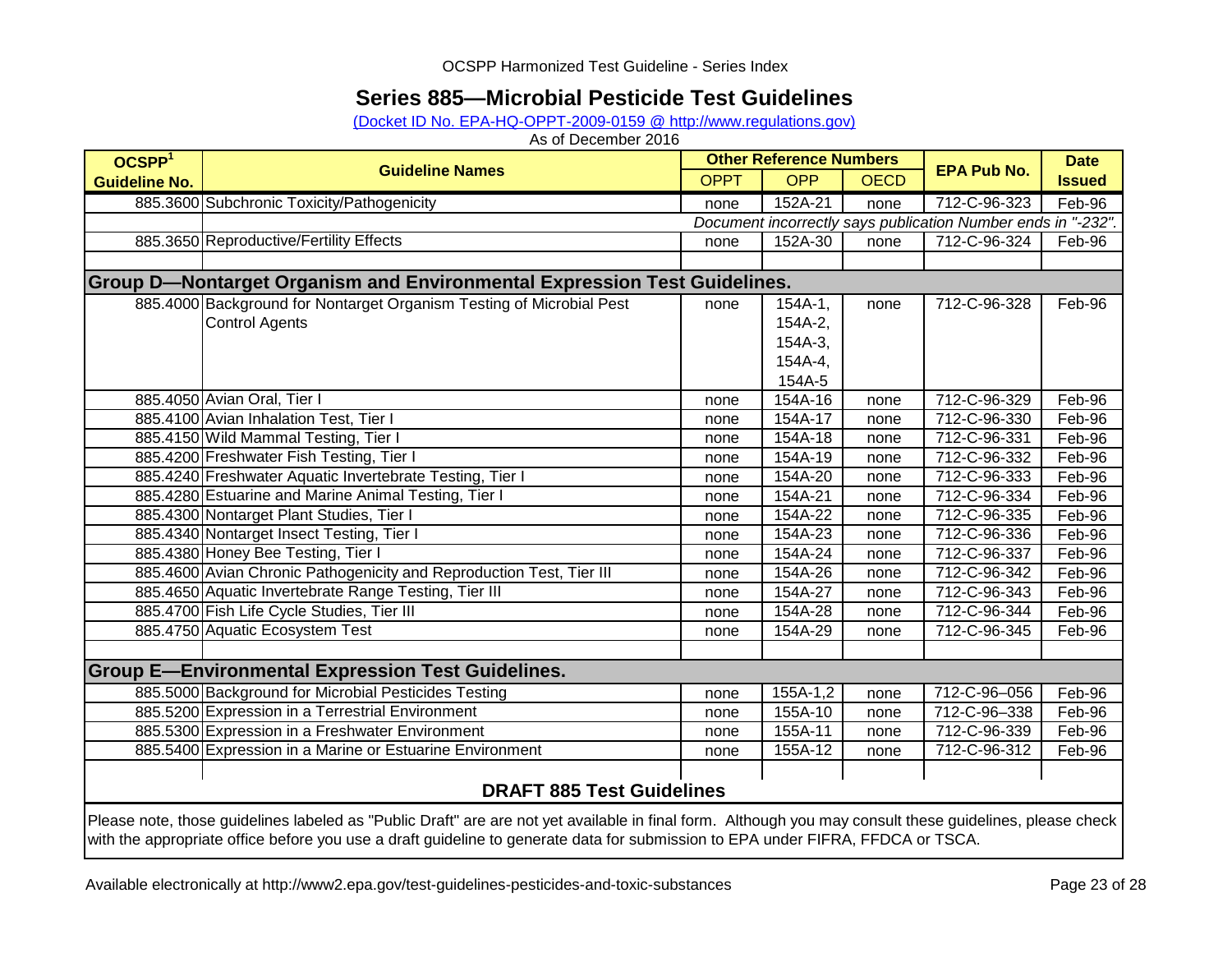## **Series 885—Microbial Pesticide Test Guidelines**

(Docket ID No. EPA-HQ-OPPT-2009-0159 @ http://www.regulations.gov)

### As of December 2016

| <b>OCSPP</b>         |                        |             | <b>Other Reference Numbers</b> | <b>EPA Pub No.</b> | <b>Date</b> |               |
|----------------------|------------------------|-------------|--------------------------------|--------------------|-------------|---------------|
| <b>Guideline No.</b> | <b>Guideline Names</b> | <b>OPPT</b> | <b>OPP</b>                     | <b>OECD</b>        |             | <b>Issued</b> |
|                      | None.                  |             |                                |                    |             |               |
|                      |                        |             |                                |                    |             |               |

#### **What does "[Reserved]" mean?**

We use the phrase "[Reserved]" in the title column as a placeholder whenever the number has been assigned, but the FINAL Guideline has not yet been issued.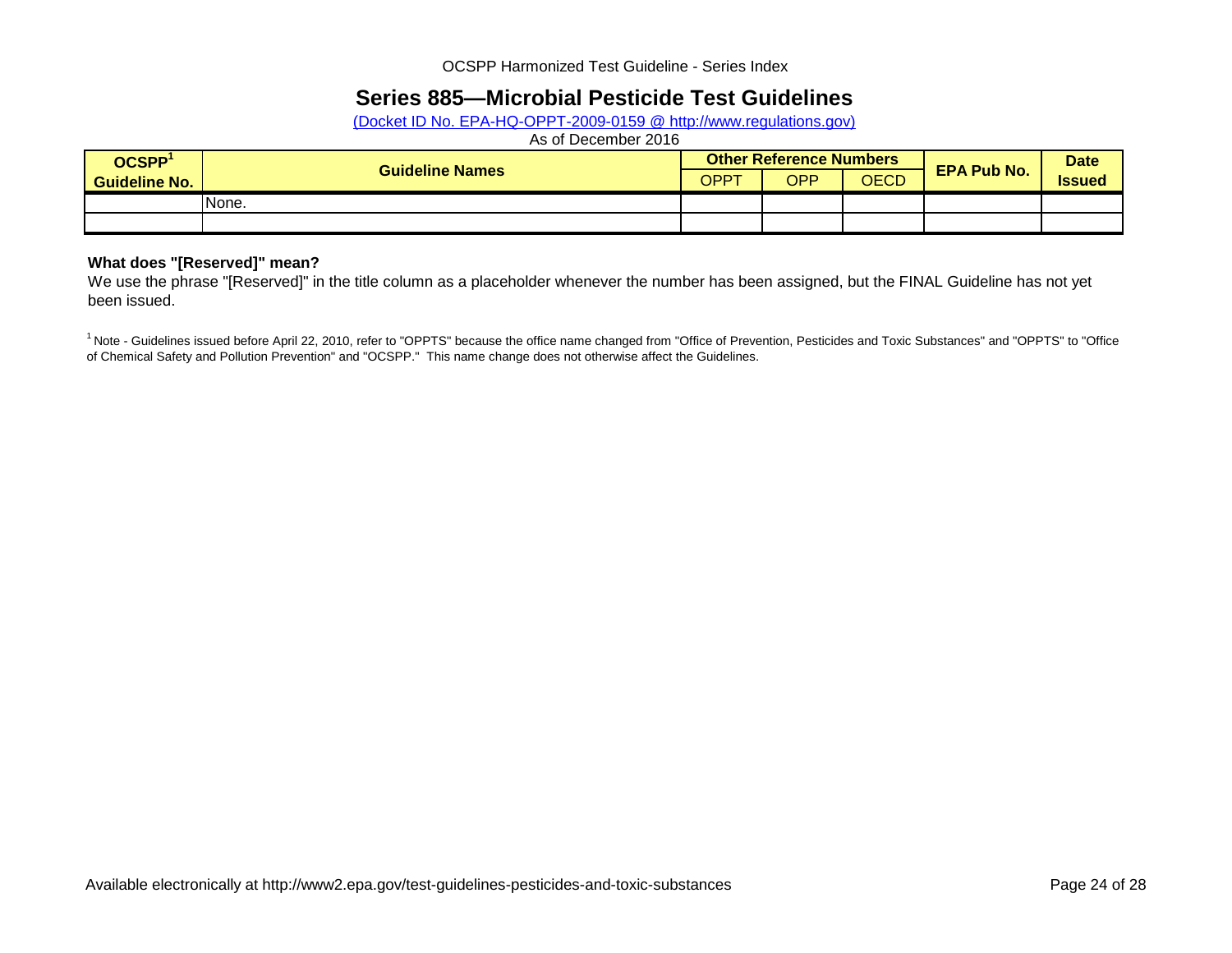## **Series 890—Endocrine Distruptor Screening Program Test Guidelines**

[\(Docket ID No. EPA-HQ-OPPT-2009-0576 @ http://www.regulations.gov\)](http://www.regulations.gov/#!docketDetail;dct=FR+PR+N+O+SR;rpp=10;po=0;D=EPA-HQ-OPPT-2009-0576)

As of December 2016

| OCSPP <sup>1</sup>                          |                                                                                                                                                          |             | <b>Other Reference Numbers</b> |             |                    | <b>Date</b>   |  |  |  |  |  |
|---------------------------------------------|----------------------------------------------------------------------------------------------------------------------------------------------------------|-------------|--------------------------------|-------------|--------------------|---------------|--|--|--|--|--|
| <b>Guideline No.</b>                        | <b>Guideline Names</b>                                                                                                                                   | <b>OPPT</b> | <b>OPP</b>                     | <b>OECD</b> | <b>EPA Pub No.</b> | <b>Issued</b> |  |  |  |  |  |
| <b>Final 890 Test Guidelines</b>            |                                                                                                                                                          |             |                                |             |                    |               |  |  |  |  |  |
|                                             | 890.0001 [Reserved]                                                                                                                                      | none        | none                           | none        | 740-C-09-001       |               |  |  |  |  |  |
|                                             |                                                                                                                                                          |             |                                |             |                    |               |  |  |  |  |  |
| <b>Group A-EDSP Tier 1 Test Guidelines.</b> |                                                                                                                                                          |             |                                |             |                    |               |  |  |  |  |  |
|                                             | 890.1100 Amphibian Metamorphosis (Frog)                                                                                                                  | none        | none                           | 231         | 740-C-09-002       | Oct-09        |  |  |  |  |  |
|                                             | 890.1150 Androgen Receptor Binding (Rat Prostate Cytosol)                                                                                                | none        | none                           |             | 740-C-09-003       | Oct-09        |  |  |  |  |  |
|                                             | 890.1200 Aromatase (Human Recombinant)                                                                                                                   | none        | none                           |             | 740-C-09-004       | Oct-09        |  |  |  |  |  |
|                                             | 890.1250 Estrogen Receptor Binding (Rat Uterine Cytosol)                                                                                                 | none        | none                           |             | 740-C-09-005       | Oct-09        |  |  |  |  |  |
|                                             | 890.1300 Estrogen Receptor Transcriptional Activation (Human Cell Line                                                                                   | none        | none                           | 455         | 740-C-09-006       | Oct-09        |  |  |  |  |  |
|                                             | (HeLa-9903))                                                                                                                                             |             |                                |             |                    |               |  |  |  |  |  |
|                                             | 890.1350 Fish Short-term Reproduction                                                                                                                    | none        | none                           | 299         | 740-C-09-007       | Oct-09        |  |  |  |  |  |
|                                             | 890.1400 Hershberger (Rat)                                                                                                                               | none        | none                           | 441         | 740-C-09-008       | Oct-09        |  |  |  |  |  |
|                                             | 890.1450 Female Pubertal (Rat)                                                                                                                           | none        | none                           |             | 740-C-09-009       | Oct-09        |  |  |  |  |  |
|                                             | 890.1500 Male Pubertal (Rat)                                                                                                                             | none        | none                           |             | 740-C-09-012       | Oct-09        |  |  |  |  |  |
|                                             | 890.1550 Steroidogenesis (Human Cell Line - H295R)                                                                                                       | none        | none                           |             | 740-C-09-011       | $Oct-09$      |  |  |  |  |  |
|                                             | 890.1600 Uterotrophic (Rat)                                                                                                                              | none        | none                           | 440         | 740-C-09-010       | Oct-09        |  |  |  |  |  |
|                                             |                                                                                                                                                          |             |                                |             |                    |               |  |  |  |  |  |
|                                             | <b>Group B-EDSP Tier 2 Test Guidelines.</b>                                                                                                              |             |                                |             |                    |               |  |  |  |  |  |
|                                             | 890.2100 Avian Two-Generation Toxicity Test in the Japanese Quail                                                                                        | none        | none                           |             | 740-C-15-003       | Aug-15        |  |  |  |  |  |
|                                             | 890.2200 Medaka Extended One Generation Reproduction Test                                                                                                | none        | none                           |             | 740-C-15-002       | Aug-15        |  |  |  |  |  |
|                                             | 890.2300 Larval Amphibian Growth and Development Assay                                                                                                   | none        | none                           |             | 740-C-15-001       | Aug-15        |  |  |  |  |  |
|                                             |                                                                                                                                                          |             |                                |             |                    |               |  |  |  |  |  |
|                                             | <b>DRAFT 890 Test Guidelines</b>                                                                                                                         |             |                                |             |                    |               |  |  |  |  |  |
|                                             | Please note, those guidelines labeled as "Public Draft" are are not yet available in final form. Although you may consult these guidelines, please check |             |                                |             |                    |               |  |  |  |  |  |
|                                             | with the appropriate office before you use a draft guideline to generate data for submission to EPA under FIFRA, FFDCA or TSCA.                          |             |                                |             |                    |               |  |  |  |  |  |
|                                             |                                                                                                                                                          |             |                                |             |                    |               |  |  |  |  |  |
|                                             | None                                                                                                                                                     |             |                                |             |                    |               |  |  |  |  |  |

### **What does "[Reserved]" mean?**

We use the phrase "[Reserved]" in the title column as a placeholder whenever the number has been assigned, but the FINAL Guideline has not yet been issued.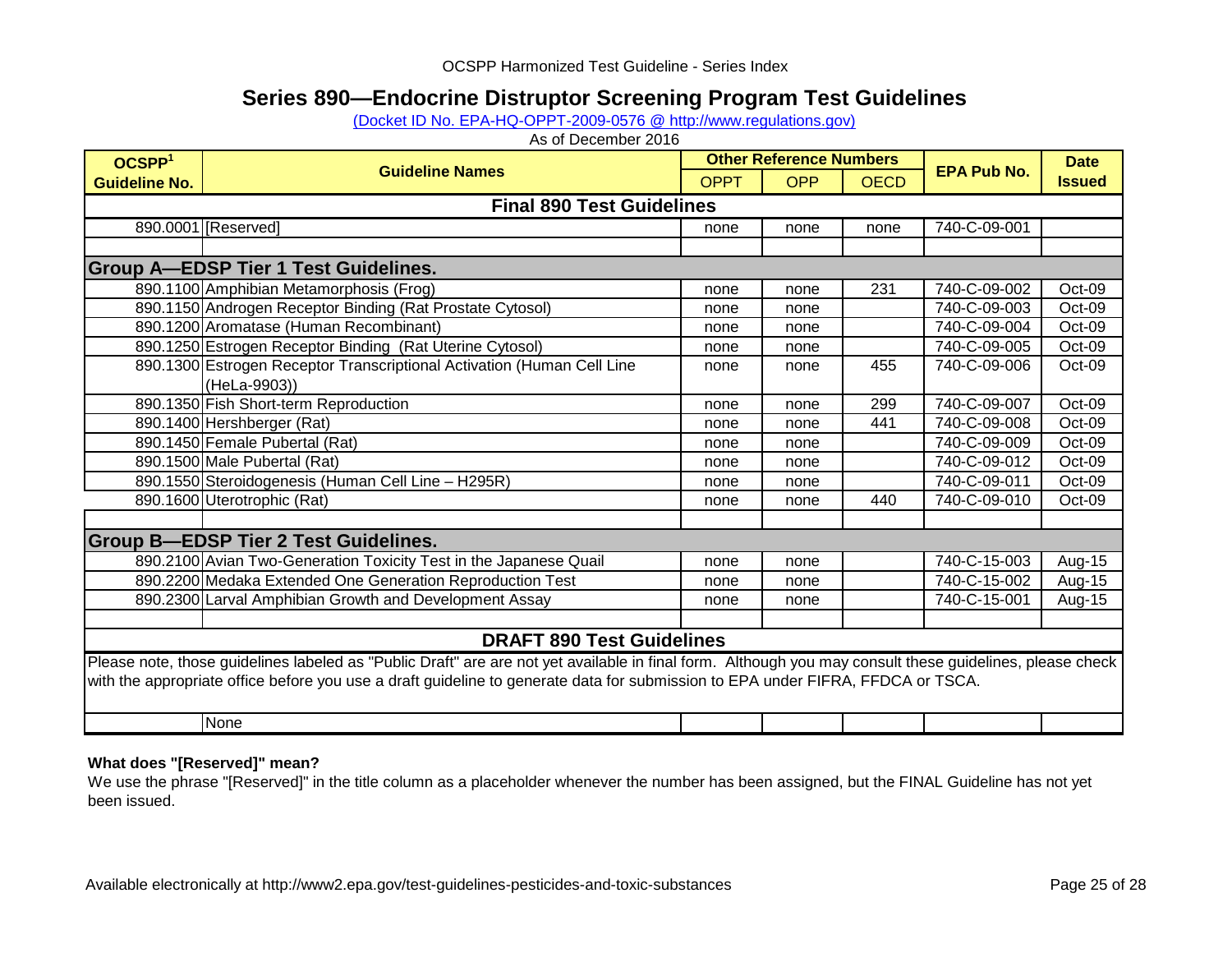## **Series 890—Endocrine Distruptor Screening Program Test Guidelines**

(Docket ID No. EPA-HQ-OPPT-2009-0576 @ http://www.regulations.gov)

As of December 2016

| <b>OCSPP</b>         |                           |     | <b>Other Reference Numbers</b> |                | <b>Date</b>        |              |
|----------------------|---------------------------|-----|--------------------------------|----------------|--------------------|--------------|
| <b>Guideline No.</b> | <b>Names</b><br>Guideline | OPP | OPP                            | $\cap$<br>しடしし | <b>EPA Pub No.</b> | <b>Issue</b> |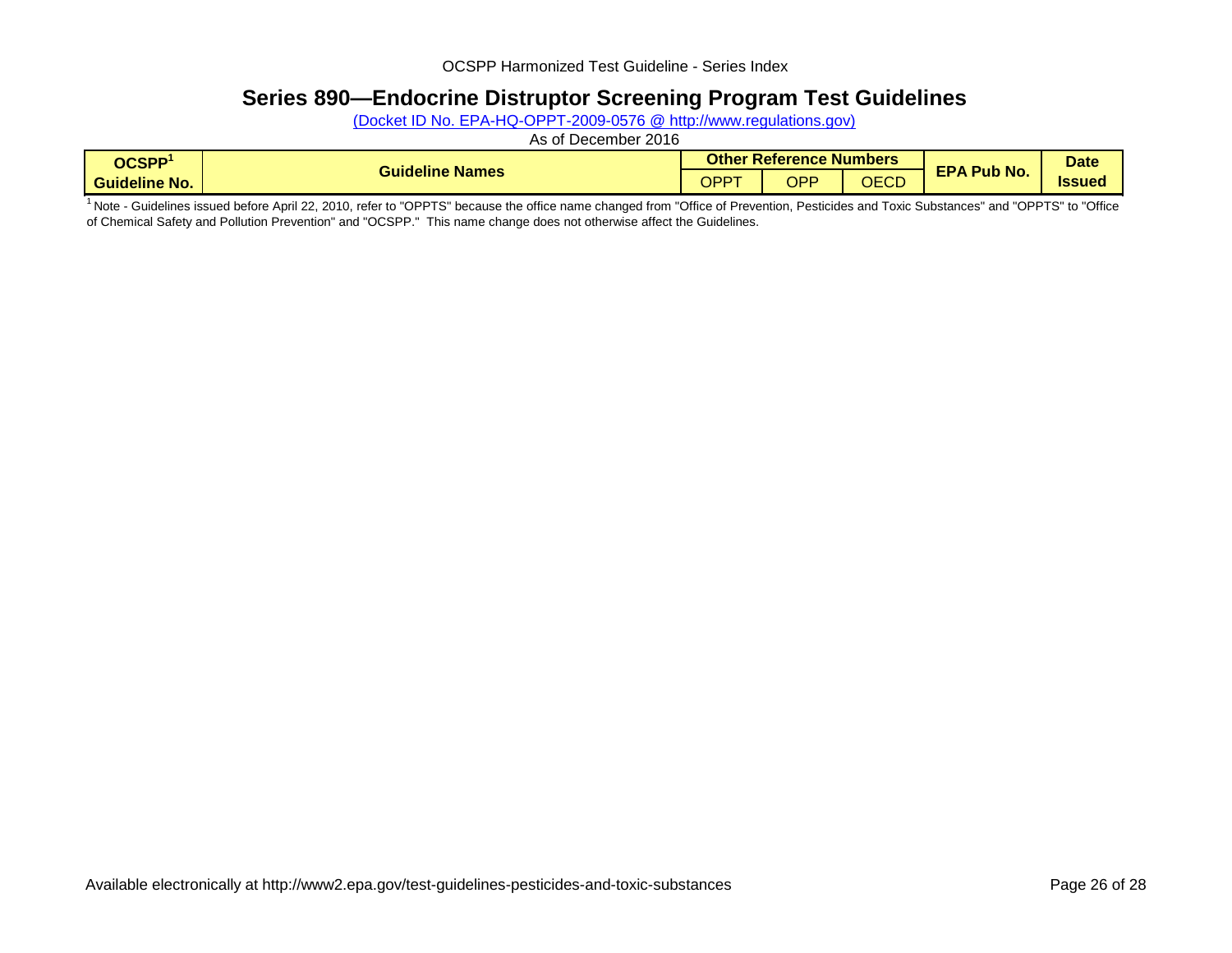## **OCSPP1 Harmonized Test Guidelines - Public DRAFTs (Not Yet Final)**

As of December 2016

This is a compilation of the guidelines that have been issued in draft, but have not yet been issued in final form. Although you may consult these guidelines, please check with the appropriate office before you use a draft guideline to generate data for submission to EPA under FIFRA, FFDCA or TSCA.

| <b>OCSPP<sup>1</sup></b> Guideline Number                                                       | <b>Guideline</b>      |                    | <b>Other Reference Numbers</b> |                                                              | <b>EPA Pub</b> | Docket ID No. | <b>Comment Period</b> |
|-------------------------------------------------------------------------------------------------|-----------------------|--------------------|--------------------------------|--------------------------------------------------------------|----------------|---------------|-----------------------|
|                                                                                                 | <b>OPPT</b>           | <b>OPP</b>         | <b>OECD</b>                    |                                                              |                |               | <b>Status</b>         |
| 850.1085 Fish Acute Toxicity Mitigated by Humic Acid                                            | 797.1460              | none               | none                           | 712-C-96-117                                                 | Apr-96         | n/a           | Closed                |
| 850.1350 Mysid Chronic Toxicity Test                                                            | 797.1950              | $72 - 4$           | none                           | 712-C-96-166                                                 | Apr-96         | n/a           | Closed                |
|                                                                                                 |                       |                    |                                | Document incorrectly says publication Number ends in "-120". |                |               |                       |
| 850.1500 Fish Life Cycle Toxicity                                                               | none                  | $72 - 5$           | none                           | 712-C-96-122                                                 | Apr-96         | n/a           | Closed                |
| 850.1790 Chironomid Sediment Toxicity Test                                                      | 795.135               | none               | none                           | 712-C-96-313                                                 | Apr-96         | n/a           | Closed                |
| 850.1800 Tadpole/Sediment Subchronic Toxicity Test                                              | 797.1995              | none               | none                           | 712-C-96-132                                                 | Apr-96         | n/a           | Closed                |
| 850.1850 Aquatic Food Chain Transfer                                                            | none                  | $72-6$             | none                           | 712-C-96-133                                                 | Apr-96         | n/a           | Closed                |
| 850.1900 Generic Freshwater Microcosm Test,<br>Laboratory                                       | 797.3050,<br>797.3100 | none               | none                           | 712-C-96-134                                                 | Apr-96         | n/a           | Closed                |
| 850.1925 Site-Specific Aquatic Microcosm Test,<br>Laboratory                                    | 797.3100              | none               | none                           | 712-C-96-173                                                 | Apr-96         | n/a           | Closed                |
| 850.1950 Field Testing for Aquatic Organisms                                                    | none                  | $72 - 7,$<br>165-5 | none                           | 72-C-96-135                                                  | Apr-96         | n/a           | Closed                |
| 870.3500 Preliminary Developmental Toxicity Screen                                              | none                  | none               | none                           | 712-C-96-205                                                 | Jun-96         | n/a           | Closed                |
| 870.3600 Inhalation Developmental Toxicity Study                                                | none                  | none               | none                           | 712-C-96-206                                                 | <b>Jun-96</b>  | n/a           | Closed                |
| 870.5265 The salmonella typhimurium Reverse<br><b>Mutation Assay</b>                            | none                  | none               | none                           | 712-C-96-219                                                 | $Jun-96$       | n/a           | Closed                |
| 870.8223 Pharmacokinetic Test                                                                   | none                  | none               | none                           | 712-C-96-250                                                 | Jun-96         | n/a           | Closed                |
| 870.8245 Dermal Pharmacokinetics of DGBE and<br><b>DGBA</b>                                     | none                  | none               | none                           | 712-C-96-251                                                 | Jun-96         | n/a           | Closed                |
| 870.8300 Dermal Absorption for Compounds that are<br>Volatile and Metabolized to Carbon Dioxide | none                  | none               | none                           | 712-C-96-252                                                 | Jun-96         | n/a           | Closed                |
| 870.8320 Oral/Dermal Pharmacokinetics                                                           | none                  | none               | none                           | 712-C-96-253                                                 | <b>Jun-96</b>  | n/a           | Closed                |
| 870.8340 Oral and Inhalation Pharmacokinetic Test                                               | none                  | none               | none                           | 712-C-96-254                                                 | Jun-96         | n/a           | Closed                |
| 870.8360 Pharmacokinetics of Isopropanal                                                        | none                  | none               | none                           | 712-C-96-255                                                 | <b>Jun-96</b>  | n/a           | Closed                |
| 870.8380 Inhalation and Dermal Pharmacokinetics of<br><b>Commercial Hexane</b>                  | none                  | none               | none                           | 712-C-96-256                                                 | Jun-96         | n/a           | Closed                |
| 870.8500 Toxicokinetic Test                                                                     | none                  | none               | none                           | 712-C-96-257                                                 | <b>Jun-96</b>  | n/a           | Closed                |
| 870.8600 Developmental Neurotoxicity Screen                                                     | none                  | none               | none                           | 712-C-96-258                                                 | Jun-96         | n/a           | Closed                |
| 870.8700 Subchronic Oral Toxicity Test                                                          | none                  | none               | none                           | 712-C-96-259                                                 | Jun-96         | n/a           | Closed                |